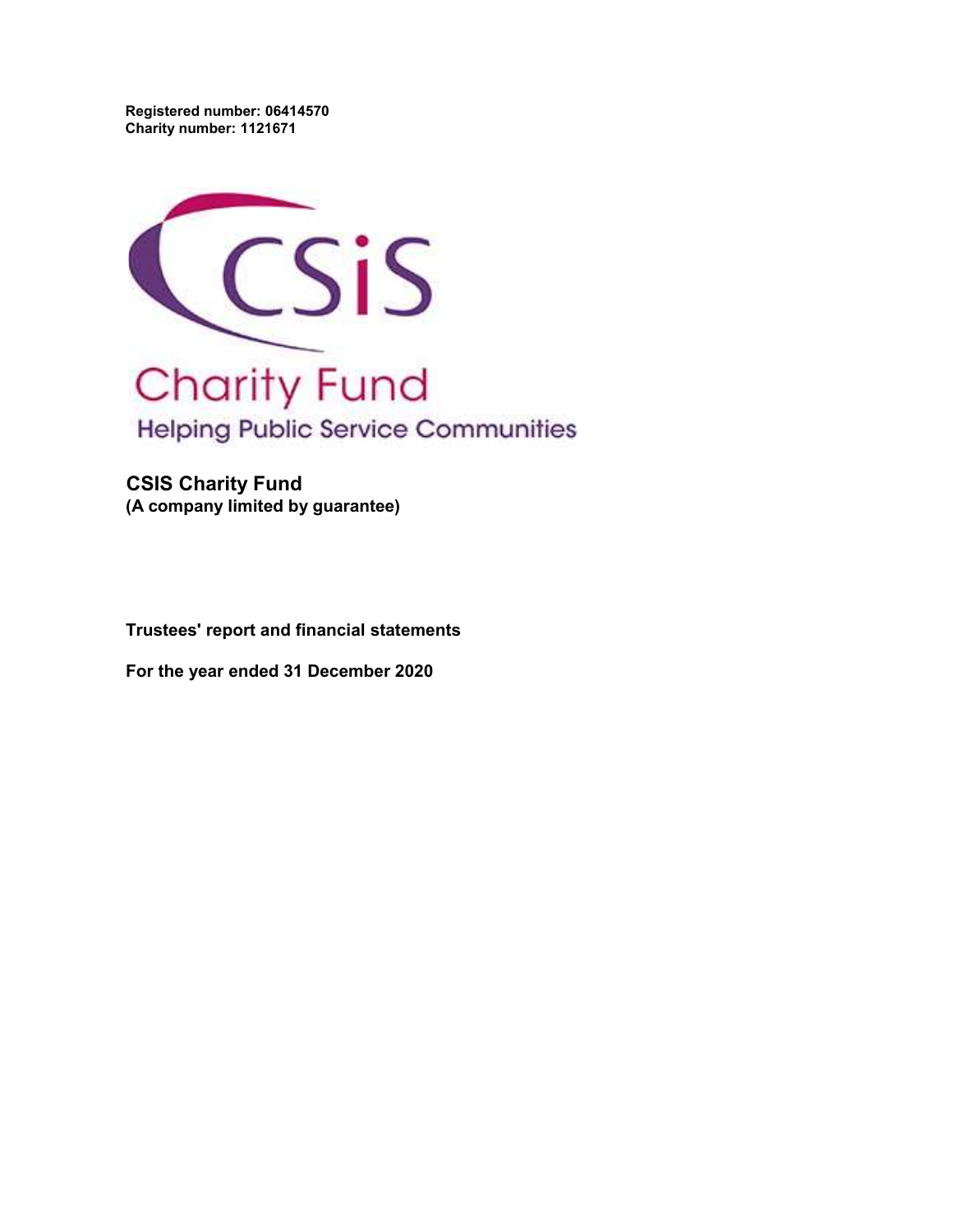# **Contents**

|                                                                                | Page      |
|--------------------------------------------------------------------------------|-----------|
| Reference and administrative details of the charity, its Trustees and advisers | $1 - 2$   |
| <b>Trustees' report</b>                                                        | $3 - 10$  |
| Independent auditors' report on the financial statements                       | $11 - 14$ |
| <b>Statement of financial activities</b>                                       | 15        |
| <b>Balance sheet</b>                                                           | 16        |
| Notes to the financial statements                                              | 17 - 28   |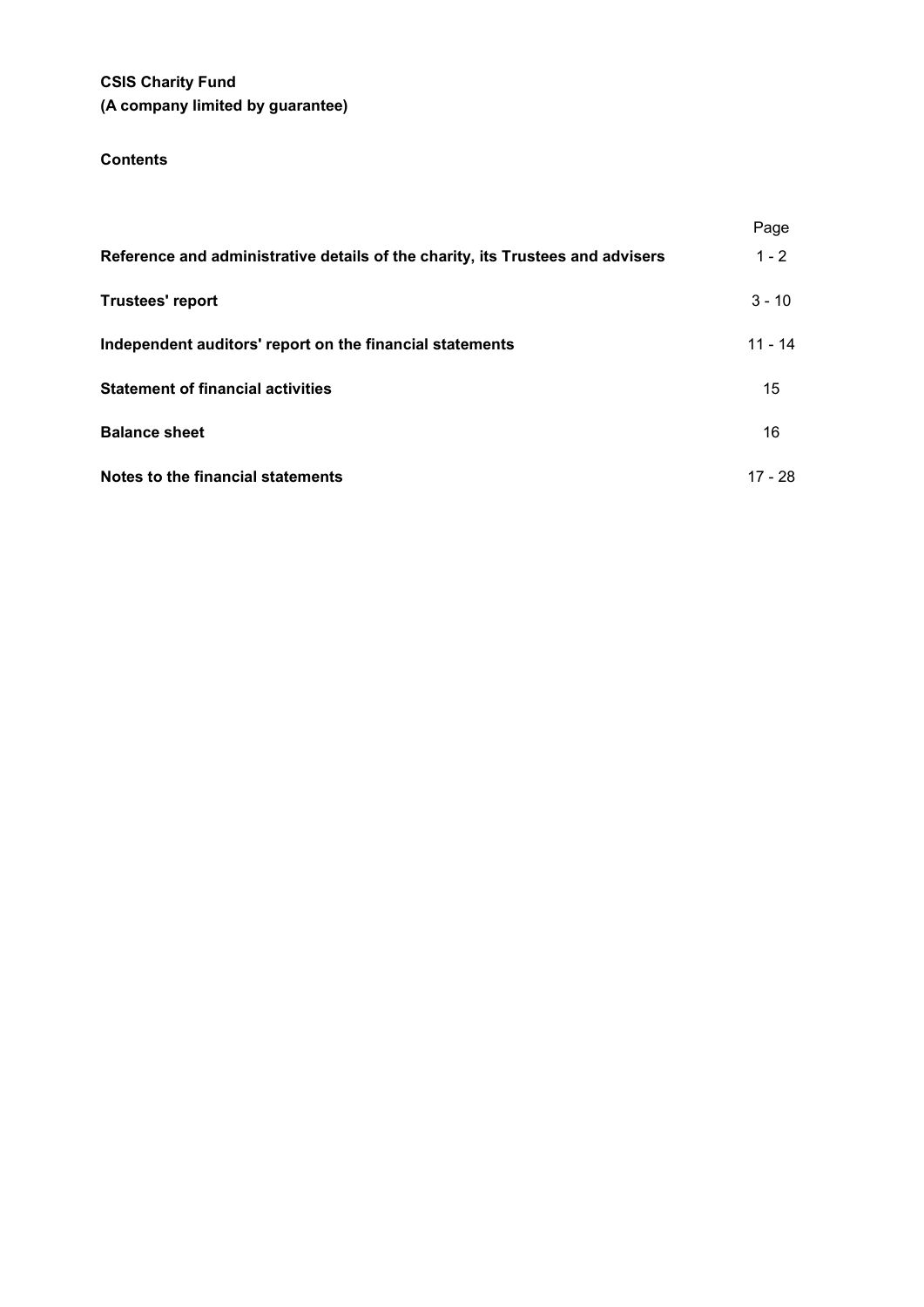Reference and administrative details of the charity, its Trustees and advisers for the year ended 31 December 2020

## **Trustees**

Ian Albert Colin Birch (appointed 28 May 2020) Sally Bundock Charles Cochrane Michael Duggan (appointed 28 May 2020) Ray Flanigan, Grants Trustee Gaby Glasener-Cipollone Rebecca Gooch, Chair Kevin Holliday (resigned 20 February 2020) Mary Jeffrey (appointed 15 October 2020) Arthur Ngoka (resigned 21 February 2020) Tunde Ojetola, Treasurer Angelos Pampos Sun-Hee Park Deborah Terry, Deputy Chair

## Company registered number

06414570

#### Charity registered number

1121671

## Registered office

7 Colman House King Street Maidstone Kent ME14 1DD

#### **Website**

www.csischarityfund.org

## Company secretary

Kevin Holliday

### Independent auditors

Kreston Reeves LLP Statutory Auditor 37 St Margaret's Street **Canterbury** Kent CT1 2TU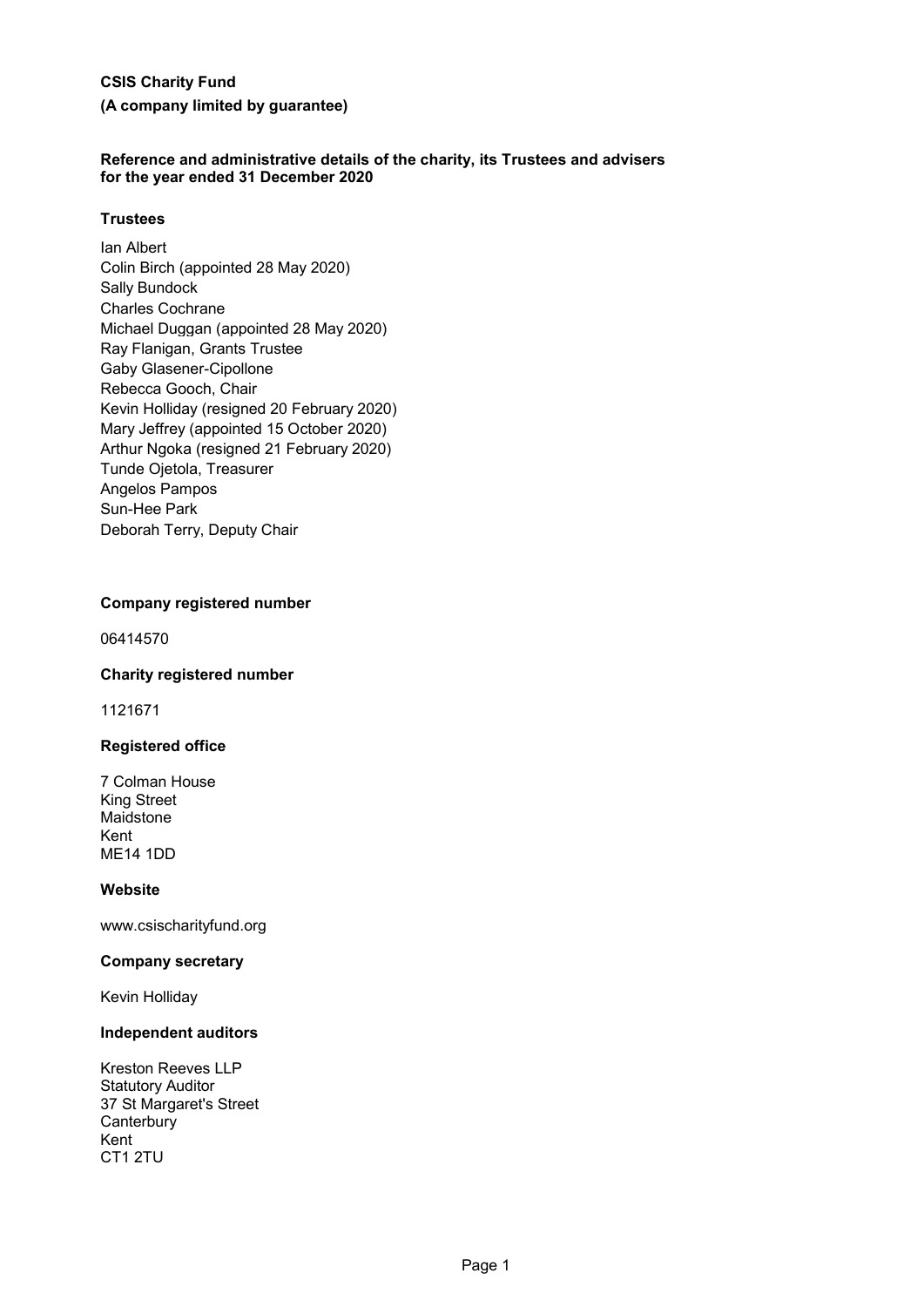Reference and administrative details of the charity, its Trustees and advisers (continued) for the year ended 31 December 2020

#### Bankers

Handelsbanken 9th Floor Colman House King Street Maidstone Kent ME14 1DN

# **Solicitors**

Gill, Turner, & Tucker Colman House Maidstone Kent ME14 1JE

### Investment Managers

BlackRock Investment Management (UK) Limited 12 Throgmorton Avenue London EC2N 2DL

Savills Investment Management (UK) Limited 33 Margaret Street **London** W1G 0JD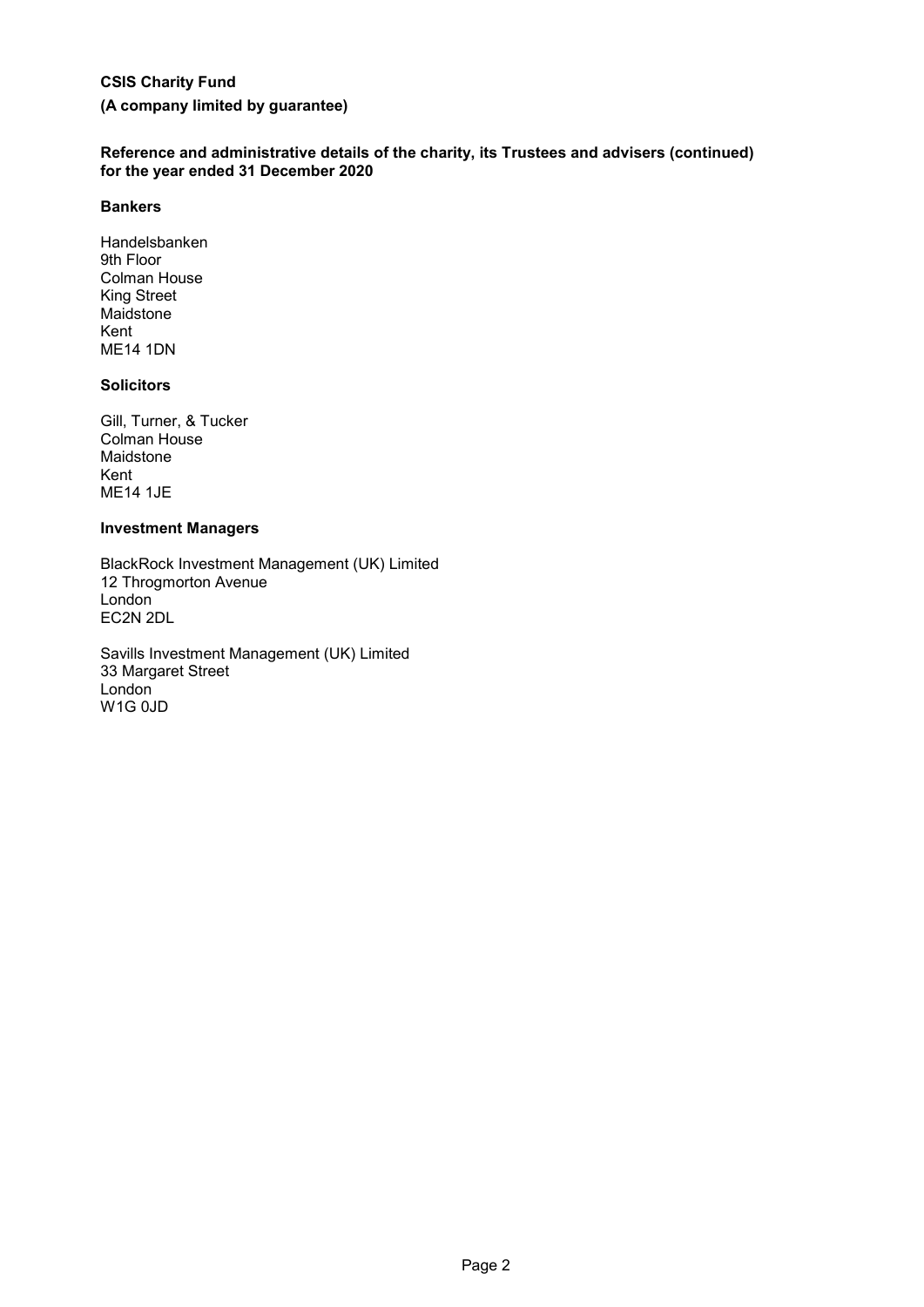Trustees' report for the year ended 31 December 2020



## CHAIR'S REPORT

Having taken up the Chair of the Charity in December last year I am writing to introduce the Annual Report for 2020; a year of significant change for the charity and unprecedented circumstances globally, for the UK, its economy and for the charities sector. After beginning the year with a clear set of priorities reflected in the business plan, we faced substantial change to how we work, and had to quickly adapt, reprioritise and refocus. So, as I reflect on the business plan we had for 2020, I am proud that we achieved our key ambitions which were:

- Safeguarding the safe running of the charity by successfully transitioning key roles;
- Appointing new trustees with key skills;
- Strengthening our grants process by establishing a Grants committee and revising the grants process;
- Continuing to support our beneficiary charities, our widows and vulnerable CSIS customers in hardship with a generous grant programme totalling £754,786;
- Reinforcing and improving our relationship with the Civil Service Insurance Society, reviewing our membership arrangements and fulfilling our statutory obligations.

The Civil Service Insurance Society also faced challenging operating circumstances due to Covid, adapting their operations to enable business to continue from a home environment, and upon the retirement of Kevin Holiday welcoming a new Chief Operating Officer in Wendy Hilder. The relationship between the Insurance Society and the Charity remains strong, significantly aided by regular meetings of the Peer Group which continues to bring both Boards together in a virtual setting, despite Covid, to maintain the mutual understanding of the business plans and strategies of both organisations.

During the year we said farewell to our long-standing Secretary, Helen Harris, who made a significant contribution to not only the sound operation of the Charity for over 20 years but also made a meaningful personal contribution in the relationships she built with the widows the Charity supports; she will be dearly missed. Kevin Holliday took up the Secretary role for the Charity upon his retirement as Chief Operating Officer for the Insurance Society, with the approval of both organisations. We also transitioned the key roles of Treasurer from Gaby Glasener-Cipollone, who continues to be a trustee, to Tunde Ojetola and Chair from Charles Cochrane, who also continues to be a trustee, to myself. The Board of Trustees and I wish to express our heartfelt gratitude for the contribution both Gaby and Charles made in their executive positions, which really laid the foundation for the charity to be able to evolve its operation in 2020 and be able to respond so robustly to the year's challenges.

In order to secure the long term health of the charity board we have filled the vacancies that remained as a result of trustees stepping down in 2019 and welcomed Colin Birch who joined as a trustee upon his retirement from the Insurance Society, Mike Duggan who is the recently retired General Secretary of the Civil Service Pensioners' Alliance and Mary Jeffery who brings a wealth of experience having run The Rowland Hill Fund for several years.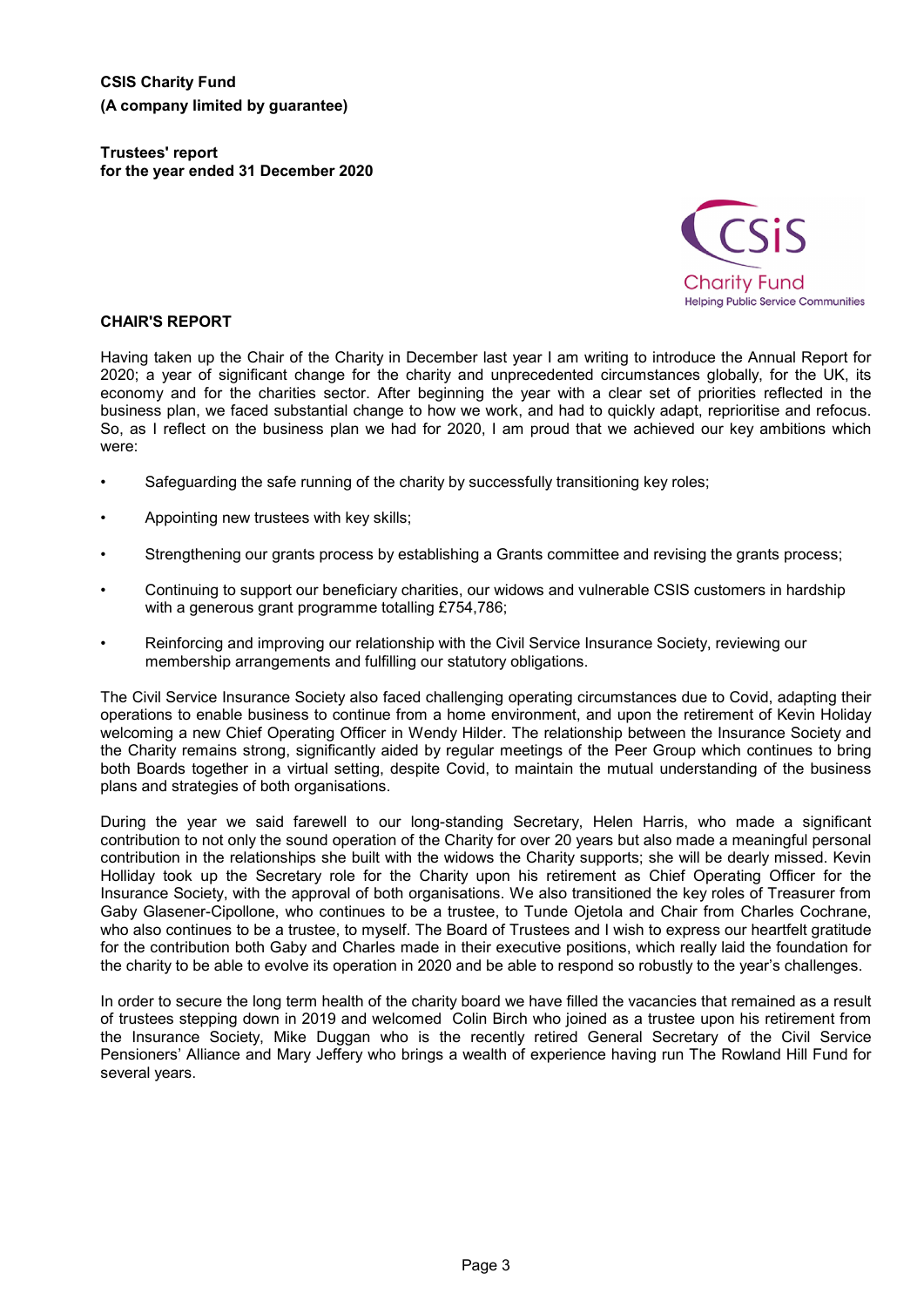# Trustees' report (continued) for the year ended 31 December 2020

Our main board has two non-executive committees: The Finance, Audit and Risk committee and the Grants committee. This structure enables robust governance and challenge, with recommendations to the full board who make the ultimate decisions. Where judged necessary we also set up small working teams to quickly tackle specific issues.

The overarching success of 2020 for the Charity however is that, despite challenging circumstances, we have continued to be able to pay out substantial grants to a variety of organisations large and small, in order to support serving and past civil and public servants and their dependants, at a time when due to the strain Covid has put on incomes, workloads, relationships and families, support was never more vital.

As I look forward to 2021, I believe the diverse skills and experience of our board of trustees, our business plan and our approach to its delivery puts us in a strong position to continue to really deliver on our charitable objects, strengthen our operation and the support we can provide.

Rebecca Gooch, CSIS Charity Fund Chair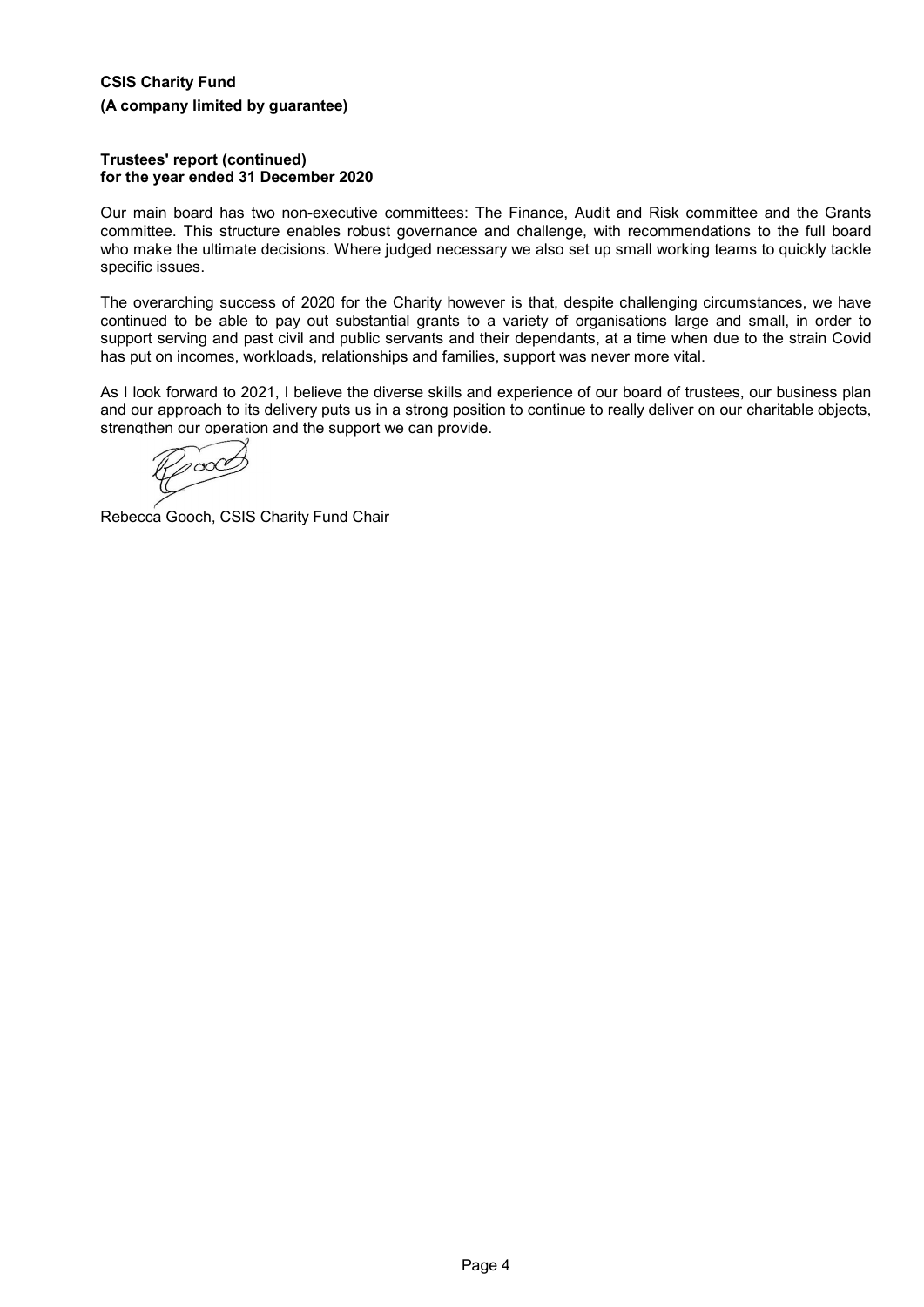#### Trustees' report (continued) for the year ended 31 December 2020

The Trustees (who are also directors of the charity for the purposes of the Companies Act) present their annual report together with the audited financial statements of CSIS Charity Fund (the charity) for the year ended 31 December 2020. The Trustees confirm that the Annual Report and Financial Statements of the charity comply with the current statutory requirements, the requirements of the charity's governing document and the provisions of the Statement of Recommended Practice (SORP), applicable to charities preparing their accounts in accordance with the Financial Reporting Standard applicable in the UK and Republic of Ireland (FRS 102) (effective 1 January 2019).

## OBJECTIVES AND ACTIVITIES

## What the Charity Does, its Purpose and its Aims

CSIS Charity Fund is an independent charity linked to the Civil Service Insurance Society (CSIS), a "not for profit" insurance intermediary which markets good quality, competitively priced insurance products exclusively to civil and public servants. The charity's income comes almost entirely from the annual trading surplus of the CSIS, plus the investment of its reserves. Virtually all of CSIS's annual trading surplus is paid into the charity under a Deed of Covenant. The money is then distributed by the charity's Trustees to a wide range of organisations, mainly, but not exclusively, civil and public service charities, putting the money back into the community from which it originated.

The charity achieves its purpose of relieving need, hardship and distress amongst serving, former and retired civil and public servants and their families by giving grants. Some of these are made directly to individuals. In particular, the charity supports directly a small number of widows and other dependants of deceased policy holders of CSIS with annual grants and help with specific costs such as one off grants to clear debts.

In addition we make grants to a wide range of other charities and not for profit organisations who can help us achieve our aims, either by giving individual welfare support to needy serving, former and retired civil and public servants and their families, or by funding projects which will be of more general benefit to our target client group.

## Our grant giving in 2020

In 2020, we made grants totalling £754,786 of which £18,786 was paid to the widows of CSIS policyholders and £736,000 to thirty different charities around the UK.

The largest grant went to support the work of the Charity for Civil Servants to fund their welfare grants and initiatives such as their "carers passports" which helps civil servants with caring responsibilities secure the support they need in their workplaces.

## What we Know About the Impact of our Grants

As a matter of principle and procedure, we ask the organisations to whom we give grants to tell us how they intend to use the money, who will benefit and what they expect the impact to be, so we can satisfy ourselves that the project or activity is consistent with our aims. We ask organisations when they bid for funds how or what would be their own measures of success for the grant and how the impact on the ultimate beneficiaries be monitored and assessed, and we ask the organisations to report back to us after they have spent the money. Copies of their annual report and accounts are received from all recipient charities.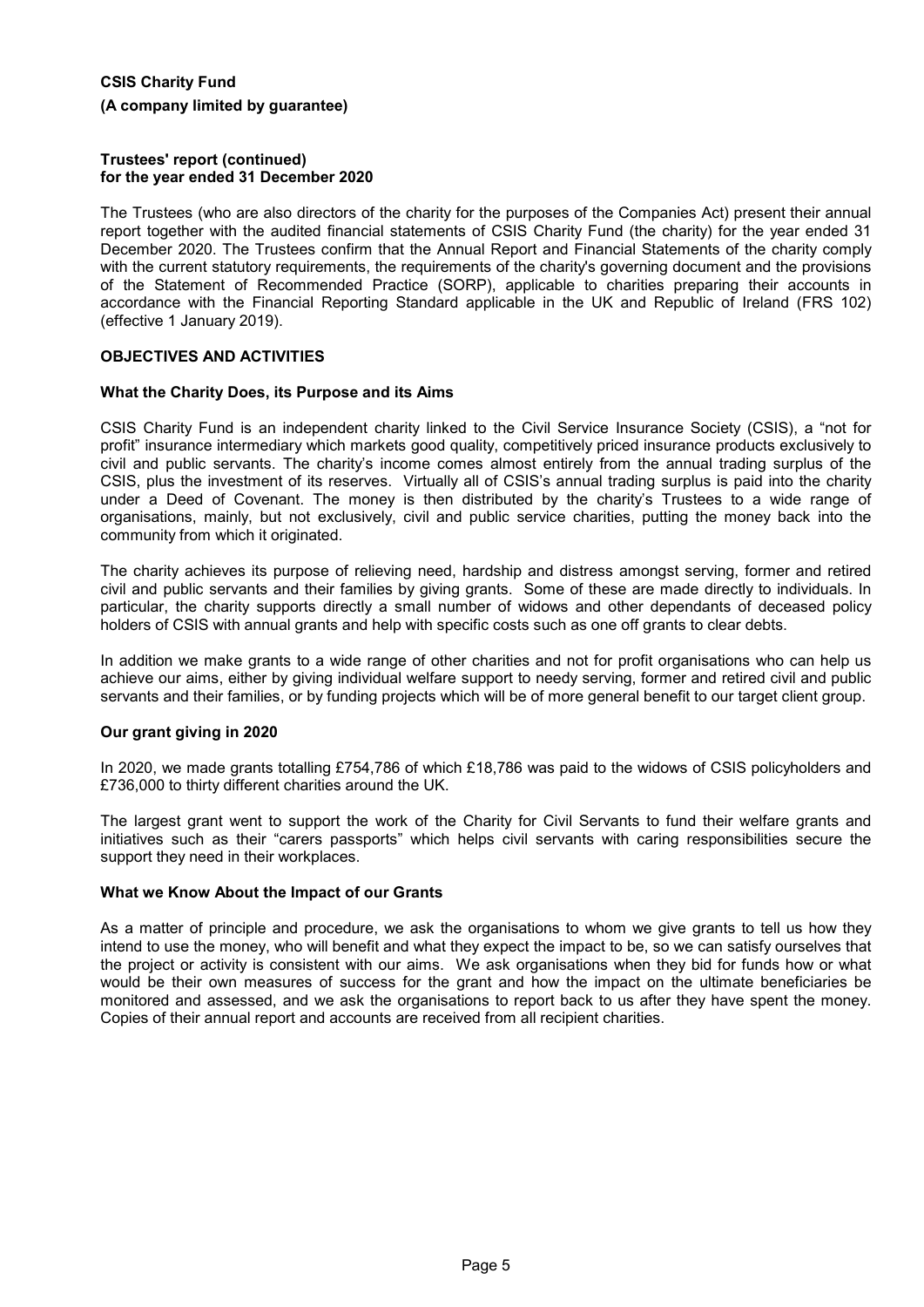## Our Grant Giving Policies and Priorities

As the Chair's opening statement suggests, a Grants Committee was established in 2019, in order to assist the Grants Chair with the relatively onerous task of preparing for the Annual Grants Meeting, the highlight of the charity's annual cycle. This new Committee, initially comprising just three Trustees and the Secretary, operated extremely well in its first year, helping to inform our grant-making activities. It certainly helped considerably in making the whole process operate smoothly, efficiently and transparently. Since then, our experience has enabled us to further refine our processes, despite all the issues we've been presented with during this past year. For the coming year, the Committee is now larger, augmented by three further Trustees. The Committee has now become well-established as the means by which we deal with both day-to-day grant issues, and all the preparation for, and dealing with all the issues associated with, our annual grants round.

The current Grant Giving Policy Statement includes information about the Trustees' priorities, funds available, type of projects sought, type of grants we will pay, conditions we generally set on grants, and our procedures and timetable for considering and authorising grants. It reaffirms that, in addition to providing support for the widows and widowers of deceased CSIS policyholders, and potentially 'vulnerable customers' of the insurance business, our primary focus will be on supporting charities and not-for-profit organisations which have a clear and direct link with the public services. However, we will also continue to provide grants to other organisations where Trustees can be satisfied that the beneficiaries will include former, serving and retired civil and public servants and their dependants and which are very clearly and directly relieving need, hardship and distress amongst those they support. The intent remains clear, but we do recognise that the Policy could benefit from some updating, and we plan to conduct a review of its content in the coming year.

### FINANCIAL REVIEW

#### **Overview**

Most of the charity's annual income comes from the trading activities of CSIS, which, is a small, but highly successful not for profit insurance intermediary, authorised and regulated by the Financial Conduct Authority, which markets good quality, competitively priced insurance products to a wide range of civil and public servants. The two companies are legally and constitutionally separate, but they are linked by a Deed of Covenant put in place under the Gift Aid provisions introduced into the UK tax regime in April 2000 and confirmed when the charity was reconstituted in 2007, under which all but a small amount of the annual trading surplus of CSIS is covenanted irrevocably to the charity.

After a difficult year due to COVID-19, the donation from CSIS in respect of their 2020 trading was £257,051. The charity also received income from investing its cash, bringing in a further £41,985 in 2020. The charity liquidated £205,000 of the investments to fund its grant giving in 2020 and also saw an decrease in value of £119,917.

Unrestricted funds at the end of the year were £1,517,697.

## Reserves Policy

As explained above, most of the charity's income comes from the trading activities of CSIS. With the exception of the abnormally high donation in 2018 which resulted from a one-off profit share from past trading, this has averaged around £0.5 to £0.7 million a year for the past 10 years. However, due to the impact of Coronavirus on travel insurance, it would not be prudent for the charity to depend on that level of income continuing in 2021. Nor is it prudent to depend on investment income, as events in the financial markets during recent years have demonstrated all too vividly.

In setting a reserves policy, we need to allow for the fact that almost all of our income comes from CSIS just before the end of the year and most of our grant payments are made in March. The reserves figure shown in the annual accounts is therefore inflated by a large, temporary injection of cash, which can give a misleading impression of the underlying position.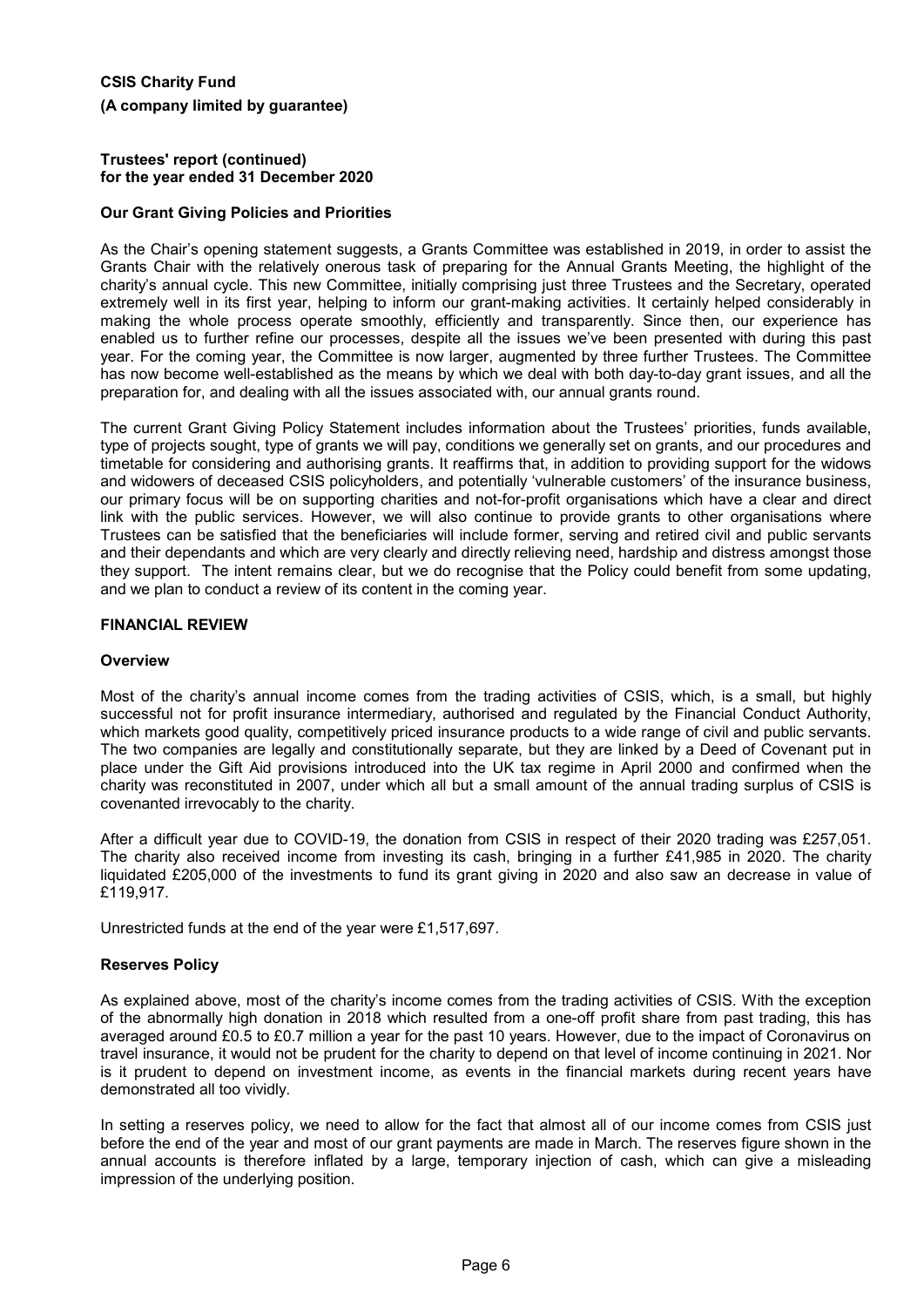### Reserves Policy (continued)

We conduct regular reviews of our reserves policy, including carrying out some financial modelling to explore the risks presented by a number of alternative scenarios. In light of this, we judged that we only need to hold reserves of around one year's expenditure. Our reserves at the end of 2020 were £1 million, excluding the average donation from CSIS.

The Trustees are working towards reducing the reserves held in the long term to £0.8 million.

### COVID-19

While the impact of the COVID-19 pandemic has been assessed by the Trustees as far as reasonably possible, due to its unprecedented impact on the wider economy, it is difficult to evaluate the potential outcomes on the charity's future activities with certainty. The full impact of the pandemic on the UK economy is yet to be seen, but it has already had a significant and detrimental impact on our reserves and hence our ability, during 2021, to make additional grants beyond these agreed at the annual grants meeting in March. This strategy will enable the charity to continue with its operations for at least the next 12 months.

### Investment Policy

The Trustees' investment policy, which is kept under regular review, is to invest long term money in Charishare (equities), Charinco (fixed interest) and The Charities Property Fund. The investments are held for the charity by BlackRock Investment Managers and Savills Investment Managers. Sufficient cash for short term needs is held on deposit at our bank, Handelsbanken.

#### MEETING THE PUBLIC BENEFIT TEST

As noted above, the formal Objects of the charity are the relief of need, hardship and distress, including (but not exclusively) by the provision of financial and other assistance to serving, former and retired civil and public servants and their dependants either directly or by making grants to other organisations which can provide financial or other support to them. Our Memorandum and Articles of Association enable us to interpret the term "civil and public servants" quite widely to include, for example, the civil service, the NHS, teachers and other local authority employees, government agencies and privatised bodies which were formerly part of the civil service, such as BT and the Post Office.

As will be seen from our grant giving policy above, the Trustees are prepared to consider supporting any appropriate organisation which approaches the charity for help, providing the proposal falls within the charity's Objects. Furthermore, we have been taking active steps to expand the range of projects and activities we support and to improve the geographical spread of our direct grant giving, for example, by ensuring that the hospice projects we support are spread around the country, as well as being in places where we know large numbers of civil and public servants live and work. The major civil and public sector charities we support already have national coverage and so our grant giving helps to support individuals throughout the UK.

#### STRUCTURE, GOVERNANCE AND MANAGEMENT

#### Governing document

CSIS Charity Fund is a company limited by guarantee. Its governing document is the Memorandum and Articles of Association agreed by special resolution of the Members on 19 May 2009, and amended by the Members in a General Meeting held on 14 May 2015. This incorporates a number of provisions of the Companies Act 2006 which had not been included in the original constitution, agreed by the Charity Commission on the 23rd November 2007 when the charity was first incorporated. Using the provisions of the new constitution, the name of the charity was changed from the Civil Service Windows and Orphans Fund to CSIS Charity Fund by resolution of the Trustees on the 15th of June 2009.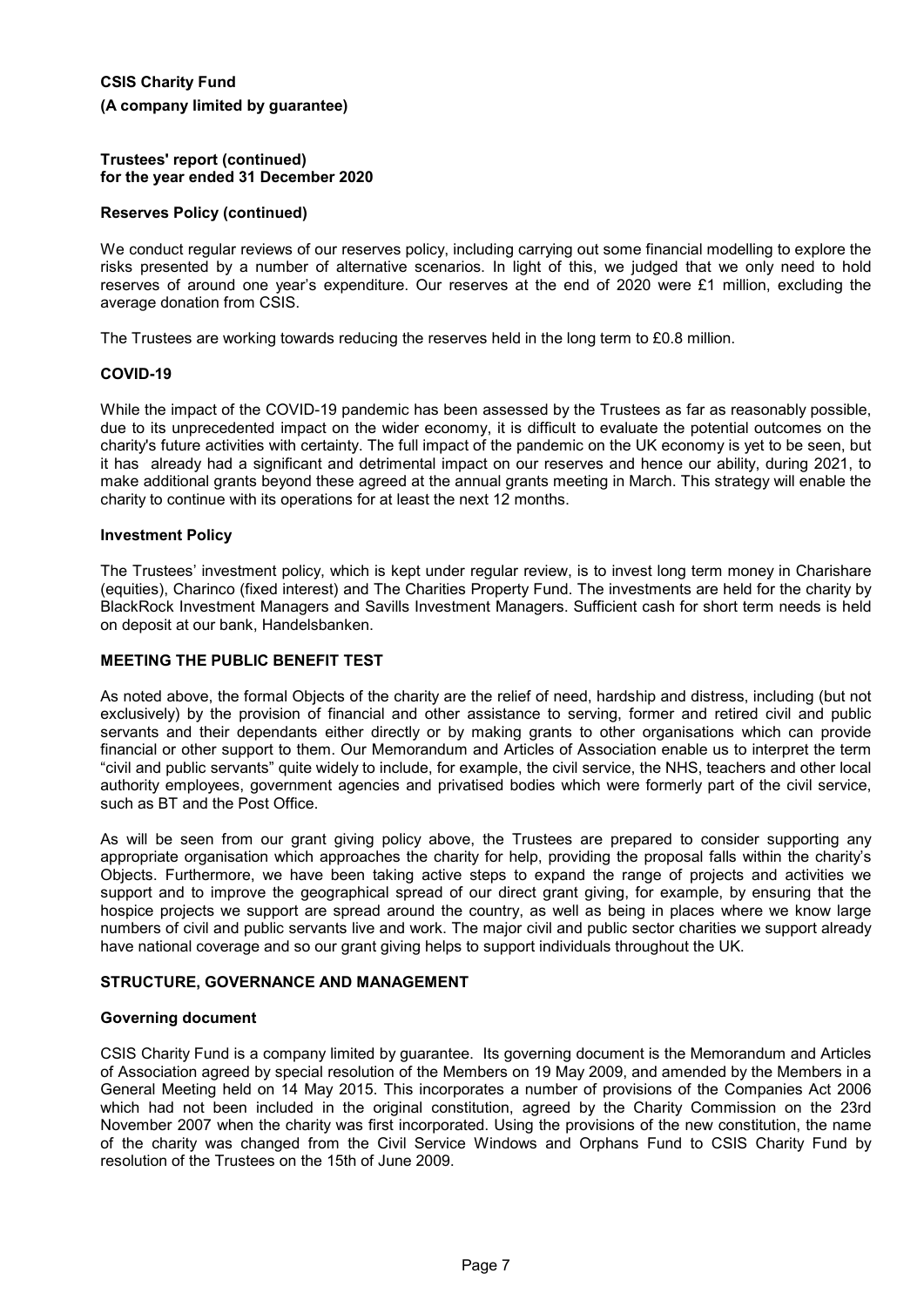## The Trustees and Management of the Charity

The charity currently has thirteen Trustees who meet regularly. From March 2020 these meetings took place remotely using Teams, Zoom and conference calls, which enabled us to continue operating effectively.

The Trustees have put in place a basic set of policies and procedures which an up to date charity is now expected to have, including a grant giving policy, a reserves policy, investment policy, conflicts of interest policy, procedure for handling complaints, a risk management strategy and risk register, a data protection policy and job descriptions for the Trustees and all office holders. These are kept under regular on-going review and updated as necessary. The conflicts of interest policy includes guidance on the acceptance of gifts and hospitality.

The Trustees have formally adopted the principles of the new Charity Governance Code for Small Charities, published in July 2017, on the basis that it allows charities to depart from the recommended practice on any particular item providing the reasons for doing so are explained. The charity does not undertake any direct fundraising and is therefore not a member of the Fundraising Standards Board.

The Finance, Audit and Risk Committee is a formally constituted committee of the Trustee Board, accountable to the Board, to work with and support the Treasurer in the exercise of his or her role and to provide a forum where matters relating to finance can be discussed in detail with a small group of Trustees. A Grants Committee was established in late 2019 to assist the work of the new Grants Chair. The full Trustee Board remains responsible for all decisions relating to finance and grants, but they can delegate authority to the Committees to take decisions on their behalf on matters where they judge that to be useful and appropriate. The Charity has no other formal committees, although ad hoc sub-groups of Trustees are used regularly to carry out specific pieces of work. However, all substantial matters are considered by all of the Trustees.

The main decisions on grants are taken at an annual Grants Meeting which all Trustees attend. However, procedures are in place to allow grant decisions to be taken at other times and these include delegated authority for a Trustee nominated as the Grants Trustee to approve emergency grants for widows and other dependents of former CSIS policy holders and small additions to grants already awarded. The Grants Trustee chairs the annual Grants Meeting.

The Trustees keep under regular review the diversity, skills and experience needed on the board. Our aim is to recruit new Trustees, either by open competition or directly, as and when the opportunity arises to maintain a board with an appropriate balance of the desired skills and experience, with staggered terms of appointment which will provide for continuity and stability while allowing for some potential turnover of Trustees over the medium term. Given the size and nature of the charity, our aim is to recruit Trustees, if possible, without the expense of advertising in national newspapers.

We have an induction procedure for new Trustees which includes a list of documents to be provided, people to meet, and training to be offered. This is kept under regular review and updated as necessary. It is used flexibly. New Trustees come from different backgrounds with differing levels of experience and degrees of knowledge about the duties of a charity Trustee, and some Trustees will have more time than others to devote to optional training. Trustees are encouraged to attend training events and financial briefings from our Investment Managers.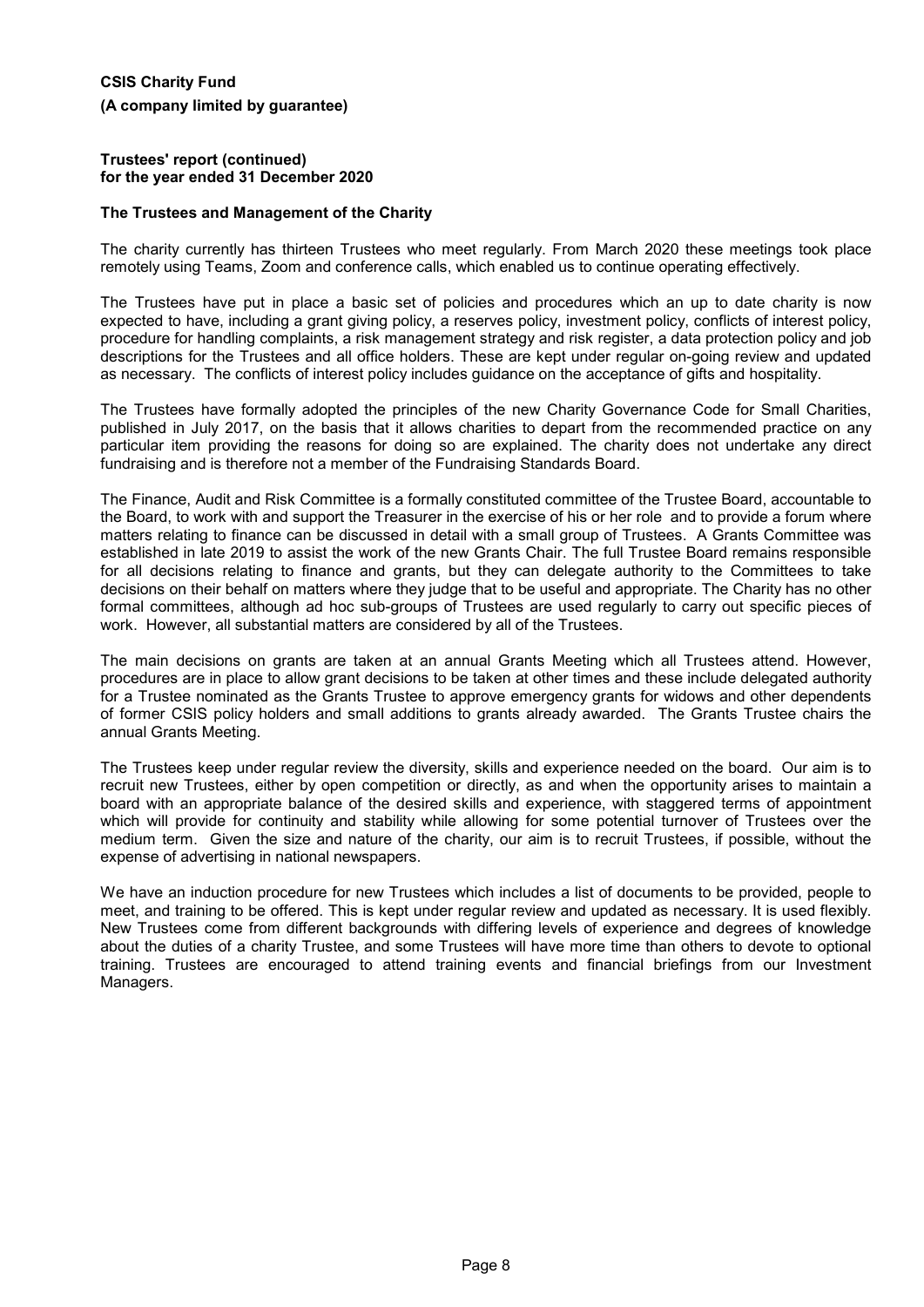### Risk Management

The Trustees have a risk management strategy in place which details how we assess, analyse, classify and manage our risks. Where appropriate, systems or procedures have been established to manage the risks to which the charity is exposed or to mitigate the possible consequences, and we keep our risk register under regular review and update it as necessary. We have a rolling programme of reviews in which we aim to discuss one of our key risks in depth at successive Trustee meetings.

The Trustees judge that the most important risks to the charity are: overdependence on key individuals; failure to have the impact we intend with our grant giving; reputational risk from the actions of others outside our control; poor investment performance given the current volatility in the financial markets; and the charity's dependence on CSIS for its annual income, given that CSIS operates in a very highly competitive market. Our reserves policy (see above) is therefore designed, in particular, to protect the work of the charity against the possibility that CSIS may not be able to maintain its present level of profitability indefinitely. Internal systems of control and contingency plans are in place to protect the charity against other risks such as fraud, fire or disruption to the IT systems. These include arrangements for an independent internal auditor to carry out a programme of regular checks, in particular of payments made, and to report twice a year to the Trustees.

# OUR PLANS FOR THE FUTURE

Our ambitions are:

- To be seen by both the organisations we work with, and by existing and potential CSIS policyholders, as caring, supportive, flexible, and responsive to new ideas.
- Through close working with and monitoring of our partner organisations, to know that our grant giving is making a genuine difference to the lives of individuals in need, hardship and distress, in particular for the client groups we see as our priority.
- To ensure that the impact of our grant giving is spread throughout the UK and its diverse communities by working with as wide a range of civil and public service charities and other not-for-profit organisations as we can.
- To have a good story to tell in our publicity material about the sort of impact our grant giving is having on individuals in hardship and distress, which will support CSIS's marketing efforts.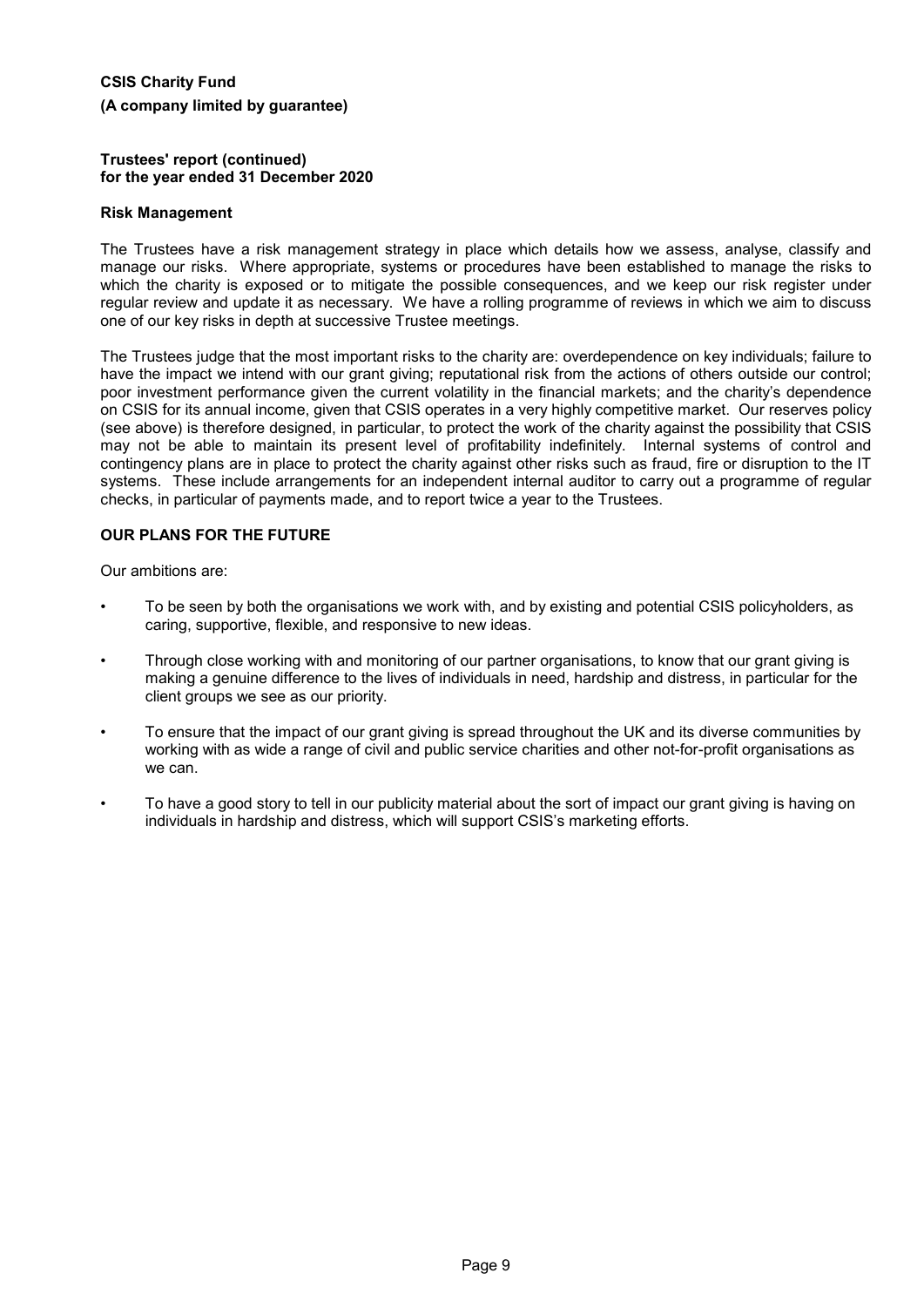## Trustees' report (continued) for the year ended 31 December 2020

## Statement of Trustees' repsonsibilities

The Trustees (who are also the directors of the charity for the purposes of company law) are responsible for preparing the Trustees' report and the financial statements in accordance with applicable law and United Kingdom Accounting Standards (United Kingdom Generally Accepted Accounting Practice).

Company law requires the Trustees to prepare financial statements for each financial year. Under company law the Trustees must not approve the financial statements unless they are satisfied that they give a true and fair view of the state of affairs of the charity and of its incoming resources and application of resources, including its income and expenditure, for that period. In preparing these financial statements, the Trustees are required to:

- select suitable accounting policies and then apply them consistently;
- observe the methods and principles of the Charities SORP (FRS 102);
- make judgements and accounting estimates that are reasonable and prudent;
- state whether applicable UK Accounting Standards (FRS 102) have been followed, subject to any material departures disclosed and explained in the financial statements;
- prepare the financial statements on the going concern basis unless it is inappropriate to presume that the charity will continue in business.

The Trustees are responsible for keeping adequate accounting records that are sufficient to show and explain the charity's transactions and disclose with reasonable accuracy at any time the financial position of the charity and enable them to ensure that the financial statements comply with the Companies Act 2006. They are also responsible for safeguarding the assets of the charity and hence for taking reasonable steps for the prevention and detection of fraud and other irregularities.

Approved by order of the members of the board of Trustees and signed on their behalf by:

Rebecca Gooch **Chair** 

Date: 18 May 2021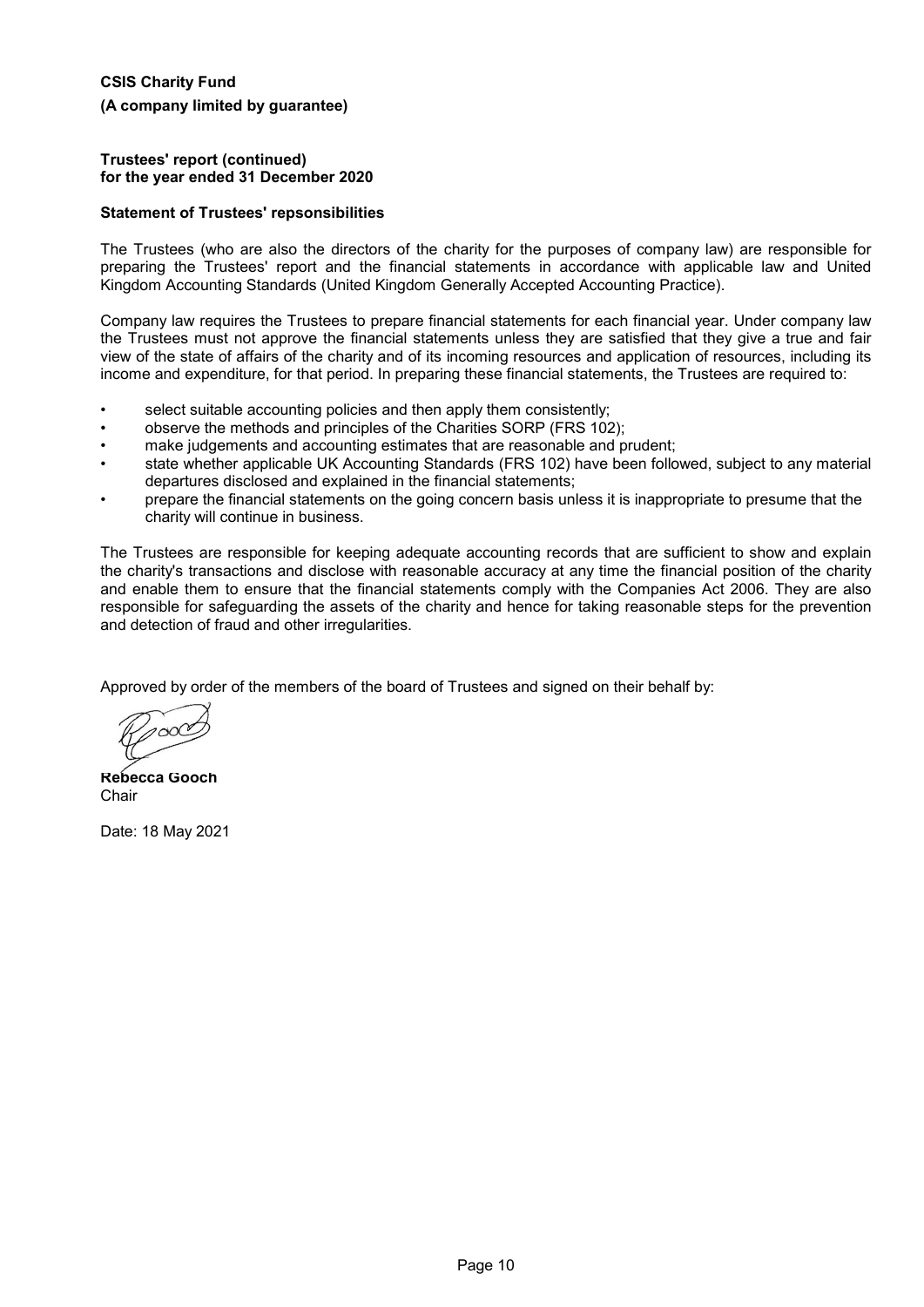# Independent auditors' report to the Members of CSIS Charity Fund

# Opinion

We have audited the financial statements of CSIS Charity Fund (the 'charitable company') for the year ended 31 December 2020 which comprise the Statement of financial activities, the Balance sheet, the Statement of cash flows and the related notes, including a summary of significant accounting policies. The financial reporting framework that has been applied in their preparation is applicable law and United Kingdom Accounting Standards, including Financial Reporting Standard 102 'The Financial Reporting Standard applicable in the UK and Republic of Ireland' (United Kingdom Generally Accepted Accounting Practice).

In our opinion the financial statements:

- give a true and fair view of the state of the charitable company's affairs as at 31 December 2020 and of its incoming resources and application of resources, including its income and expenditure for the year then ended;
- have been properly prepared in accordance with United Kingdom Generally Accepted Accounting Practice; and
- have been prepared in accordance with the requirements of the Charities Act 2011.

### Basis for opinion

We conducted our audit in accordance with International Standards on Auditing (UK) (ISAs (UK)) and applicable law. Our responsibilities under those standards are further described in the Auditors' responsibilities for the audit of the financial statements section of our report. We are independent of the charitable company in accordance with the ethical requirements that are relevant to our audit of the financial statements in the United Kingdom, including the Financial Reporting Council's Ethical Standard, and we have fulfilled our other ethical responsibilities in accordance with these requirements. We believe that the audit evidence we have obtained is sufficient and appropriate to provide a basis for our opinion.

#### Conclusions relating to going concern

In auditing the financial statements, we have concluded that the Trustees' use of the going concern basis of accounting in the preparation of the financial statements is appropriate.

Based on the work we have performed, we have not identified any material uncertainties relating to events or conditions that, individually or collectively, may cast significant doubt on the charitable company's ability to continue as a going concern for a period of at least twelve months from when the financial statements are authorised for issue.

Our responsibilities and the responsibilities of the Trustees with respect to going concern are described in the relevant sections of this report.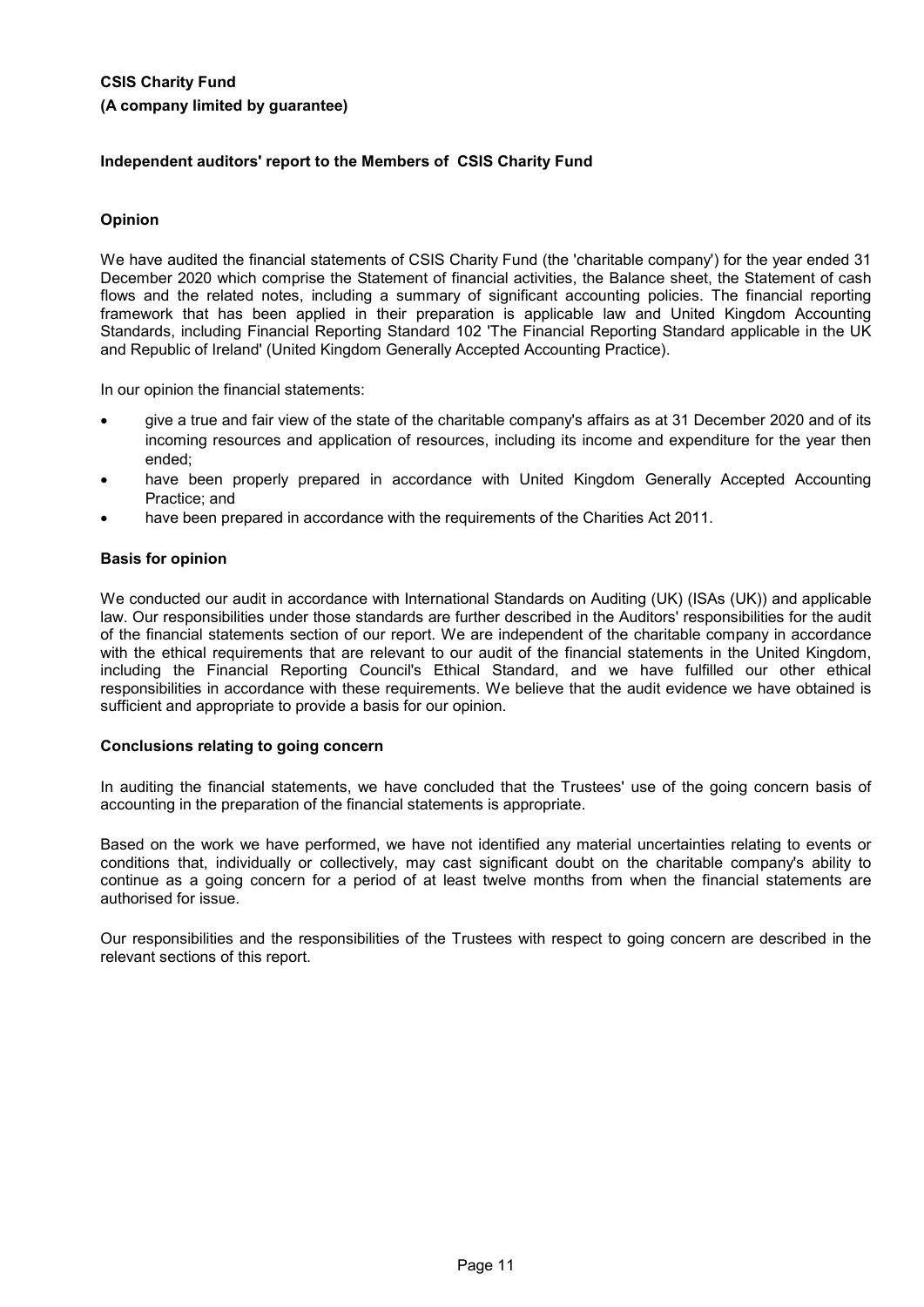# Independent auditors' report to the Members of CSIS Charity Fund (continued)

## Other information

The Trustees are responsible for the other information. The other information comprises the information included in the Annual report, other than the financial statements and our Auditors' report thereon. Our opinion on the financial statements does not cover the other information and we do not express any form of assurance conclusion thereon.

In connection with our audit of the financial statements, our responsibility is to read the other information and, in doing so, consider whether the other information is materially inconsistent with the financial statements or our knowledge obtained in the audit or otherwise appears to be materially misstated. If we identify such material inconsistencies or apparent material misstatements, we are required to determine whether there is a material misstatement in the financial statements or a material misstatement of the other information. If, based on the work we have performed, we conclude that there is a material misstatement of this other information, we are required to report that fact.

We have nothing to report in this regard.

### Matters on which we are required to report by exception

We have nothing to report in respect of the following matters where the Charities (Accounts and Reports) Regulations 2008 requires us to report to you if, in our opinion:

- the information given in the Trustees' report is inconsistent in any material respect with the financial statements; or
- sufficient accounting records have not been kept; or
- the financial statements are not in agreement with the accounting records and returns; or
- we have not received all the information and explanations we require for our audit.

#### Responsibilities of trustees

As explained more fully in the Trustees' responsibilities statement, the Trustees (who are also the directors of the charitable company for the purposes of company law) are responsible for the preparation of the financial statements and for being satisfied that they give a true and fair view, and for such internal control as the Trustees determine is necessary to enable the preparation of financial statements that are free from material misstatement, whether due to fraud or error.

In preparing the financial statements, the Trustees are responsible for assessing the charitable company's ability to continue as a going concern, disclosing, as applicable, matters related to going concern and using the going concern basis of accounting unless the Trustees either intend to liquidate the charitable company or to cease operations, or have no realistic alternative but to do so.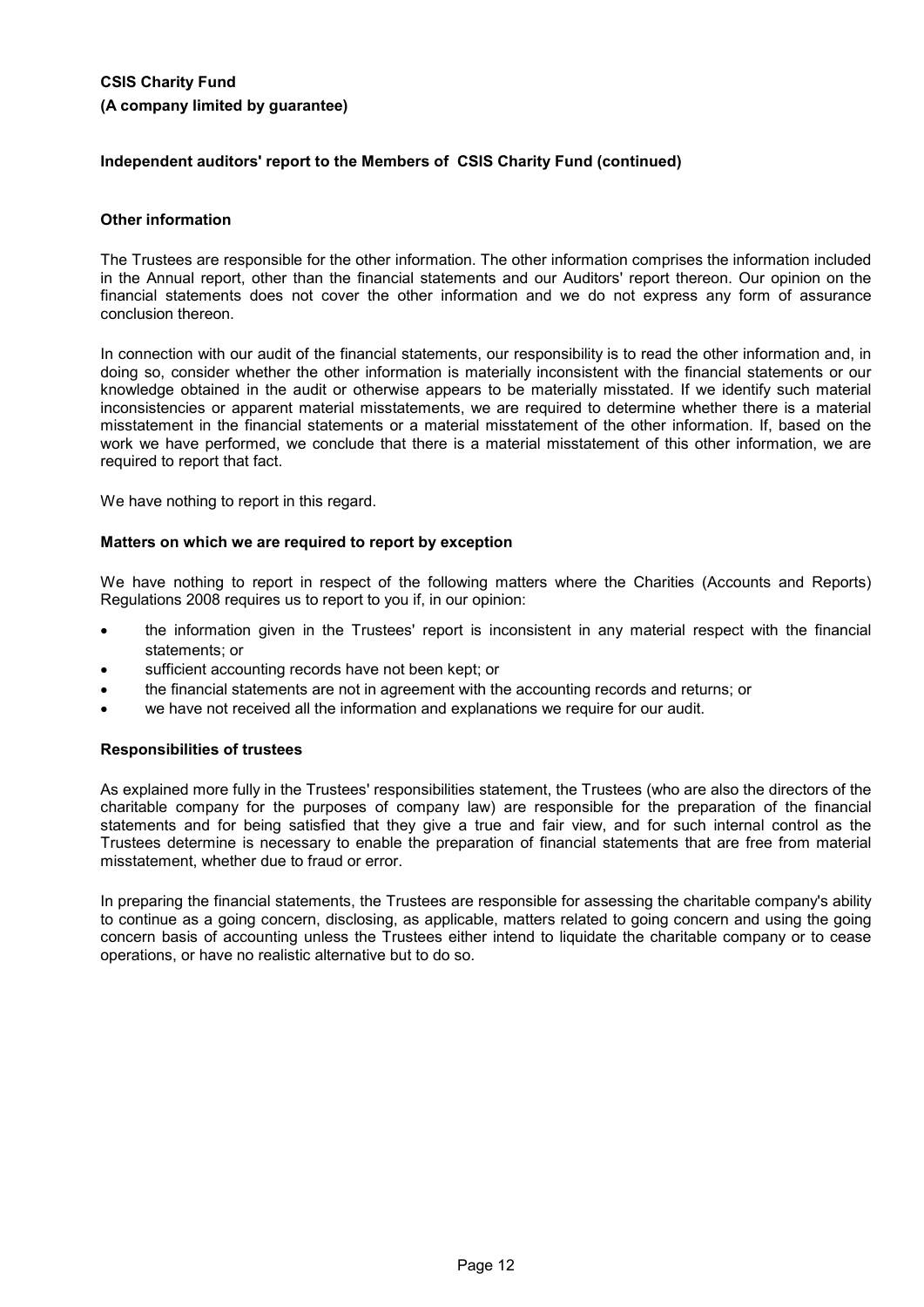# Independent auditors' report to the Members of CSIS Charity Fund (continued)

### Auditors' responsibilities for the audit of the financial statements

We have been appointed as auditor under section 144 of the Charities Act 2011 and report in accordance with the Act and relevant regulations made or having effect thereunder.

Our objectives are to obtain reasonable assurance about whether the financial statements as a whole are free from material misstatement, whether due to fraud or error, and to issue an Auditors' report that includes our opinion. Reasonable assurance is a high level of assurance, but is not a guarantee that an audit conducted in accordance with ISAs (UK) will always detect a material misstatement when it exists. Misstatements can arise from fraud or error and are considered material if, individually or in the aggregate, they could reasonably be expected to influence the economic decisions of users taken on the basis of these financial statements.

Irregularities, including fraud, are instances of non-compliance with laws and regulations. We design procedures in line with our responsibilities, outlined above, to detect material misstatements in respect of irregularities, including fraud. The extent to which our procedures are capable of detecting irregularities, including fraud is detailed below:

Based on our understanding of the charity and industry, and through discussion with the directors and other management (as required by auditing standards), we identified that the principal risks of non-compliance with laws and regulations related to health and safety, anti-bribery and employment law. We considered the extent to which non-compliance might have a material effect on the financial statements. We also considered those laws and regulations that have a direct impact on the preparation of the financial statements such as the Companies Act 2006 and taxation legislation. We communicated identified laws and regulations throughout our team and remained alert to any indications of non-compliance throughout the audit.

We evaluated management's incentives and opportunities for fraudulent manipulation of the financial statements (including the risk of override of controls), and determined that the principal risks were related to management bias in accounting estimates and judgemental areas of the financial statements. Audit procedures performed by the engagement team included:

- Discussions with management and assessment of known or suspected instances of non-compliance with laws and regulations (including health and safety) and fraud; and
- Assessment of identified fraud risk factors; and
- Performing analytical procedures to any unusual or unexpected relationships that may indicate risks of material misstatement due to fraud; and
- Confirmation of related parties with management, and review of transactions throughout the period to identify any previously undisclosed transactions with related parties outside the normal course of business; and
- Reading minutes of meetings of those charged with governance.

There are inherent limitations in the audit procedures described above and the further removed non-compliance with laws and regulations is from the events and transactions reflected in the financial statements, the less likely we would become aware of it. Also, the risk of not detecting a material misstatement due to fraud is higher than the risk of not detecting one resulting from error, as fraud may involve deliberate concealment by, for example, forgery or intentional misrepresentations, or through collusion.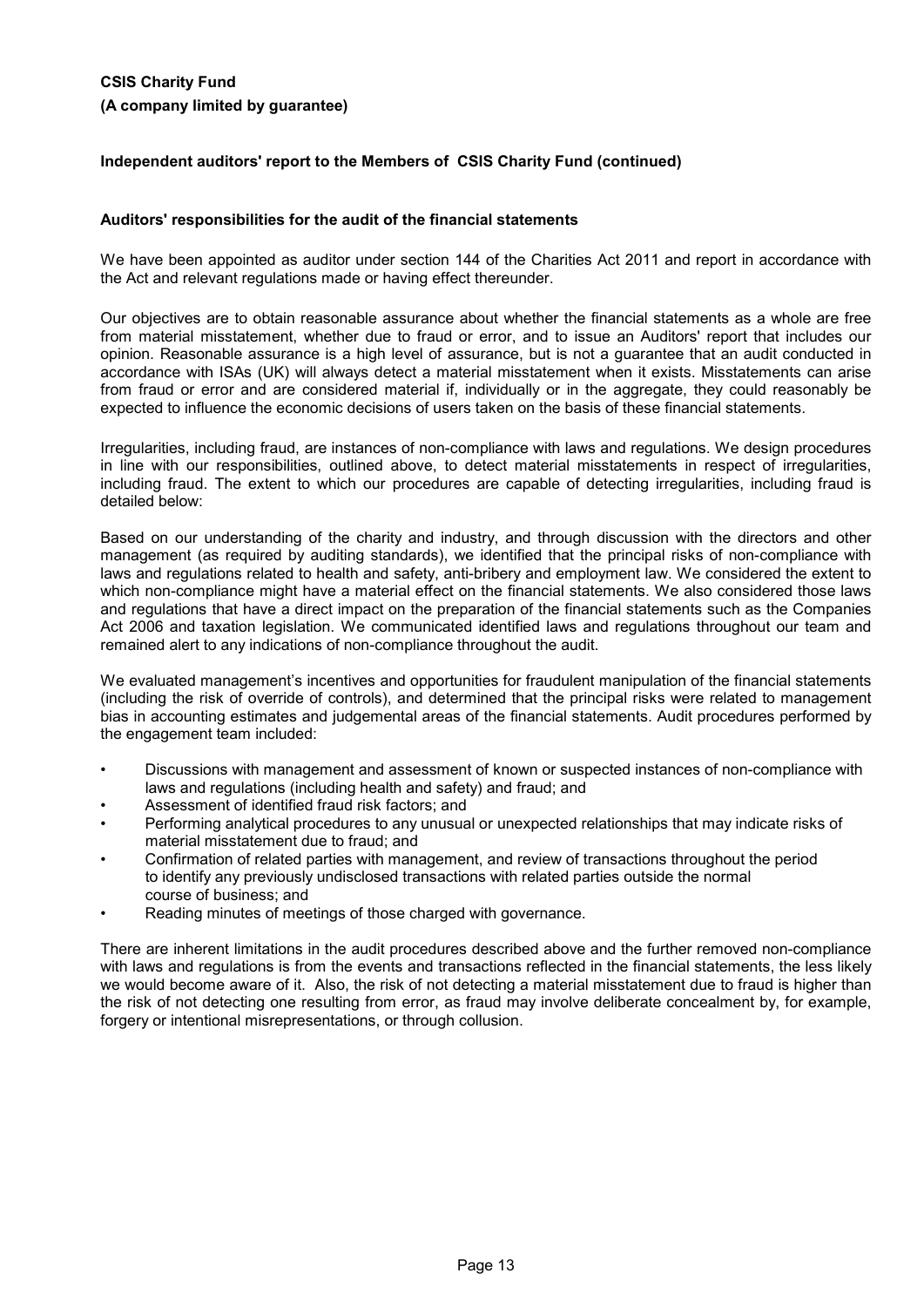# Independent auditors' report to the Members of CSIS Charity Fund (continued)

As part of an audit in accordance with ISAs (UK), we exercise professional judgement and maintain professional scepticism throughout the audit. We also:

- Identify and assess the risks of material misstatement of the financial statements, whether due to fraud or error, design and perform audit procedures responsive to those risks, and obtain audit evidence that is sufficient and appropriate to provide a basis for our opinion. The risk of not detecting a material misstatement resulting from fraud is higher than for one resulting from error, as fraud may involve collusion, forgery, intentional omissions, misrepresentations, or the override of internal control.
- Obtain an understanding of internal control relevant to the audit in order to design audit procedures that are appropriate in the circumstances, but not for the purpose of expressing an opinion of the effectiveness of the charitable company's internal control.
- Evaluate the appropriateness of accounting policies used and the reasonableness of accounting estimates and related disclosures made by the Trustees.
- Conclude on the appropriateness of the Trustees' use of the going concern basis of accounting and, based on the audit evidence obtained, whether a material uncertainty exists related to events or conditions that may cast significant doubt on the charitable company's ability to continue as a going concern. If we conclude that a material uncertainty exists, we are required to draw attention in our Auditors' report to the related disclosures in the financial statements or, if such disclosures are inadequate, to modify our opinion. Our conclusions are based on the audit evidence obtained up to the date of our Auditors' report. However, future events or conditions may cause the charitable company to cease to continue as a going concern.
- Evaluate the overall presentation, structure and content of the financial statements, including the disclosures, and whether the financial statements represent the underlying transactions and events in a manner that achieves fair presentation.

We communicate with those charged with governance regarding, among other matters, the planned scope and timing of the audit and significant audit findings, including any significant deficiencies in internal control that we identify during our audit.

## Use of our report

This report is made solely to the charitable company's trustees, as a body, in accordance with Part 4 of the Charities (Accounts and Reports) Regulations 2008. Our audit work has been undertaken so that we might state to the charitable company's trustees those matters we are required to state to them in an Auditors' report and for no other purpose. To the fullest extent permitted by law, we do not accept or assume responsibility to anyone other than the charitable company and its members, as a body, for our audit work, for this report, or for the opinions we have formed.

Jection Leeves LLP

Statutory Auditor Chartered Accountants **Canterbury** 

19 May 2021

Kreston Reeves LLP are eligible to act as auditors in terms of section 1212 of the Companies Act 2006.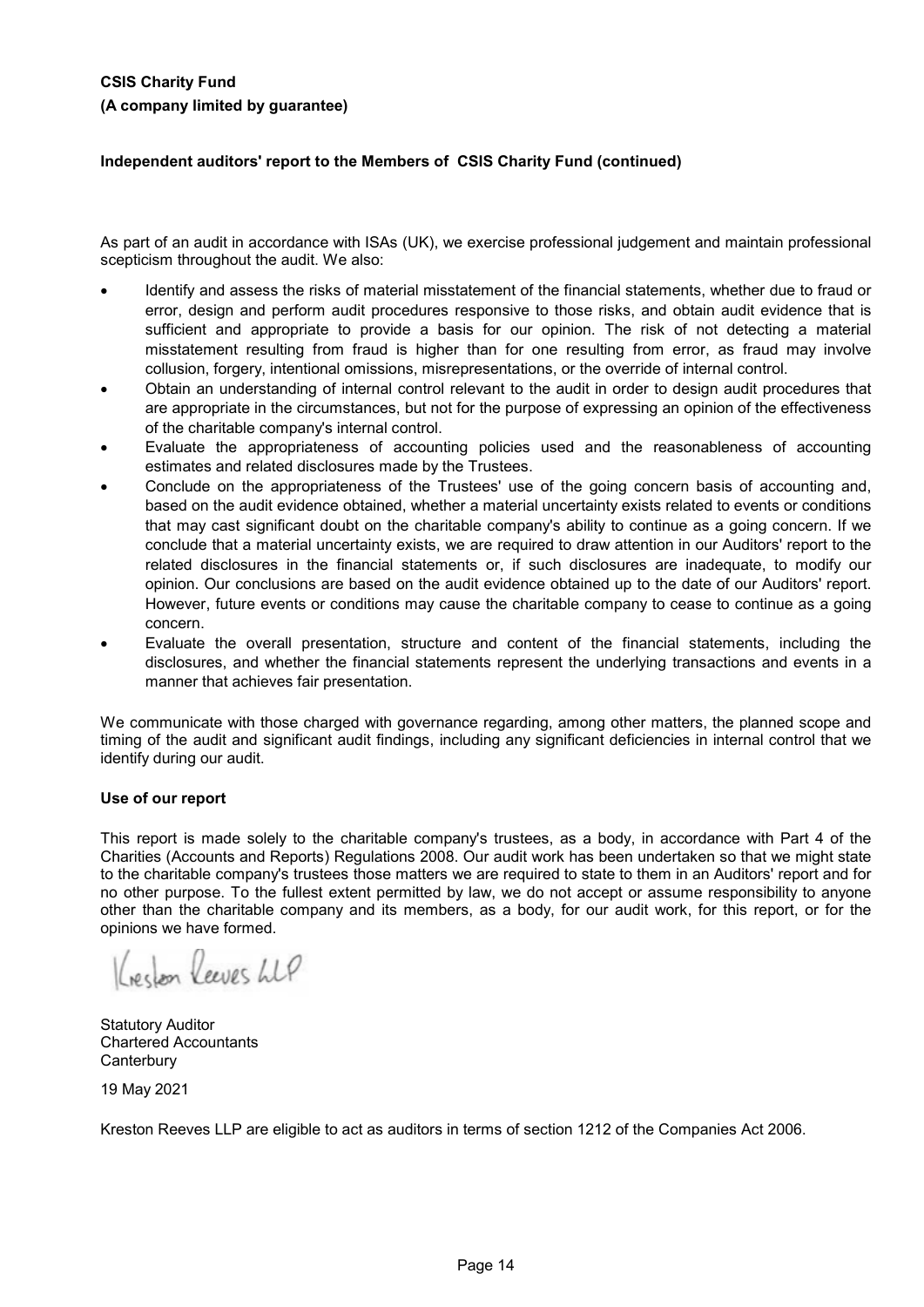## Statement of financial activities (incorporating income and expenditure account) for the year ended 31 December 2020

|                                                             | <b>Note</b>  | <b>Unrestricted</b><br>funds<br>2020<br>£ | <b>Total</b><br>funds<br>2020<br>£ | Total<br>funds<br>2019<br>£ |
|-------------------------------------------------------------|--------------|-------------------------------------------|------------------------------------|-----------------------------|
| Income from:                                                |              |                                           |                                    |                             |
| Donations and legacies                                      | $\mathbf{3}$ | 269,778                                   | 269,778                            | 520,000                     |
| Investments                                                 | 4            | 41,986                                    | 41,986                             | 55,455                      |
| <b>Total income</b>                                         |              | 311,764                                   | 311,764                            | 575,455                     |
| <b>Expenditure on:</b>                                      |              |                                           |                                    |                             |
| Charitable activities                                       | 7            | 779,236                                   | 779,236                            | 847,333                     |
| <b>Total expenditure</b>                                    |              | 779,236                                   | 779,236                            | 847,333                     |
| Net expenditure before net (losses)/gains on<br>investments |              | (467, 472)                                | (467, 472)                         | (271, 878)                  |
| Net (losses)/gains on investments                           |              | (119, 917)                                | (119, 917)                         | 165,740                     |
| Net movement in funds                                       |              | (587, 389)                                | (587, 389)                         | (106, 138)                  |
| <b>Reconciliation of funds:</b>                             |              |                                           |                                    |                             |
| Total funds brought forward                                 |              | 2,105,086                                 | 2,105,086                          | 2,211,224                   |
| Net movement in funds                                       |              | (587, 389)                                | (587, 389)                         | (106, 138)                  |
| <b>Total funds carried forward</b>                          |              | 1,517,697                                 | 1,517,697                          | 2,105,086                   |

The Statement of financial activities includes all gains and losses recognised in the year.

The notes on pages 17 to 28 form part of these financial statements.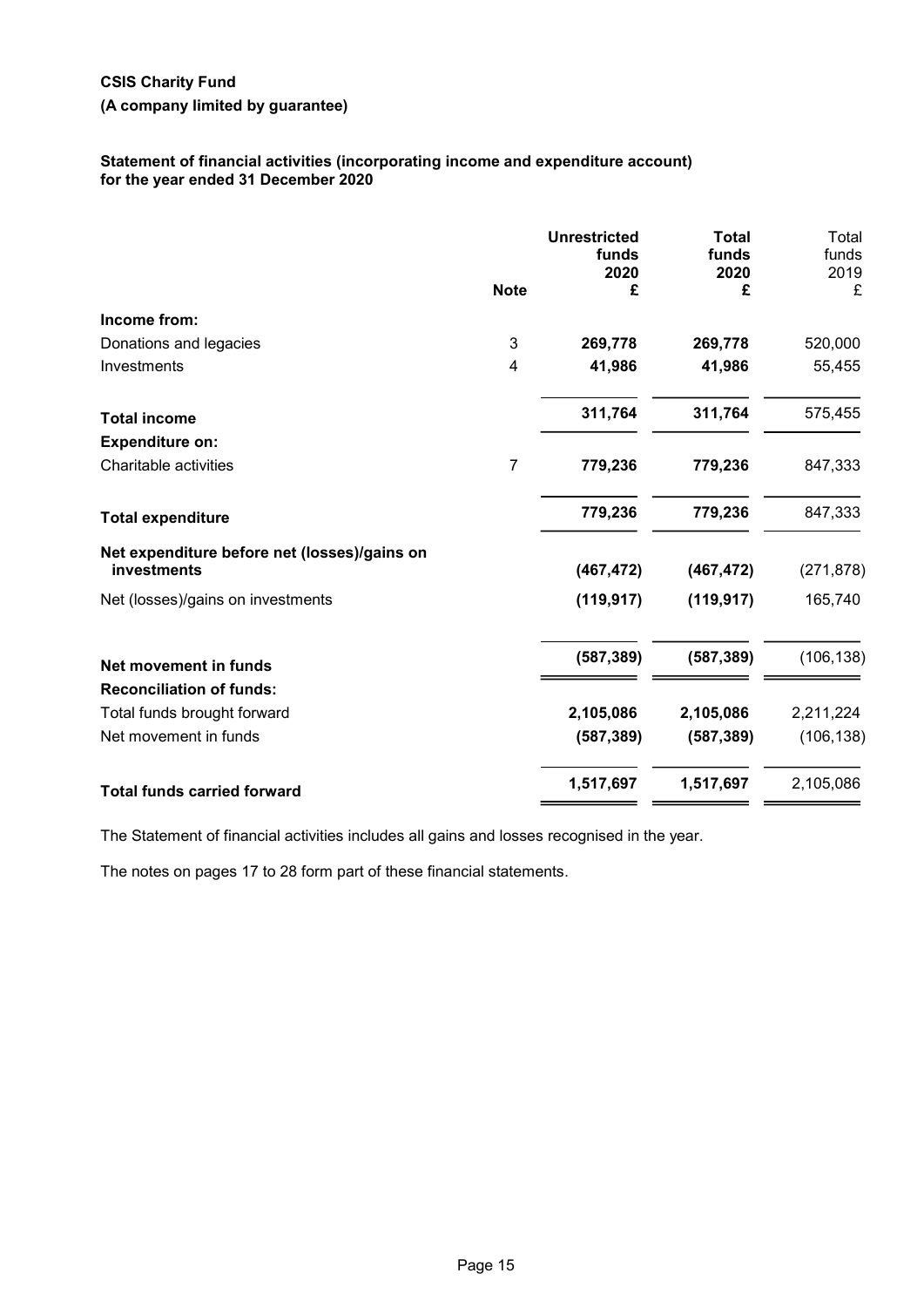# CSIS Charity Fund (A company limited by guarantee) Registered number: 06414570

#### Balance sheet as at 31 December 2020

|                                                   | <b>Note</b> |          | 2020<br>£ |         | 2019<br>£ |
|---------------------------------------------------|-------------|----------|-----------|---------|-----------|
| <b>Fixed assets</b>                               |             |          |           |         |           |
| Investments                                       | 12          |          | 1,203,053 |         | 1,527,970 |
|                                                   |             |          | 1,203,053 |         | 1,527,970 |
| <b>Current assets</b>                             |             |          |           |         |           |
| Debtors                                           | 13          | 265,855  |           | 273,034 |           |
| Cash at bank and in hand                          |             | 53,169   |           | 313,715 |           |
|                                                   |             | 319,024  |           | 586,749 |           |
| Creditors: amounts falling due within one<br>year | 14          | (4, 380) |           | (9,633) |           |
| <b>Net current assets</b>                         |             |          | 314,644   |         | 577,116   |
| <b>Total net assets</b>                           |             |          | 1,517,697 |         | 2,105,086 |
| <b>Charity funds</b>                              |             |          |           |         |           |
| <b>Restricted funds</b>                           | 15          |          |           |         |           |
| Unrestricted funds                                | 15          |          | 1,517,697 |         | 2,105,086 |
| <b>Total funds</b>                                |             |          | 1,517,697 |         | 2,105,086 |

The entity was entitled to exemption from audit under section 477 of the Companies Act 2006.

The members have not required the entity to obtain an audit for the year in question in accordance with section 476 of the Companies Act 2006.

However, an audit is required in accordance with section 144 of the Charities Act 2011.

The Trustees acknowledge their responsibilities for complying with the requirements of the Act with respect to accounting records and preparation of financial statements.

The financial statements have been prepared in accordance with the provisions applicable to entities subject to the small companies regime.

The financial statements were approved and authorised for issue by the Trustees on 18 May 2021 and signed on their behalf by:

Rebecca Gooch **Chair** 

Spenjalgebok

Tunde Ojetola **Treasurer** 

The notes on pages 17 to 28 form part of these financial statements.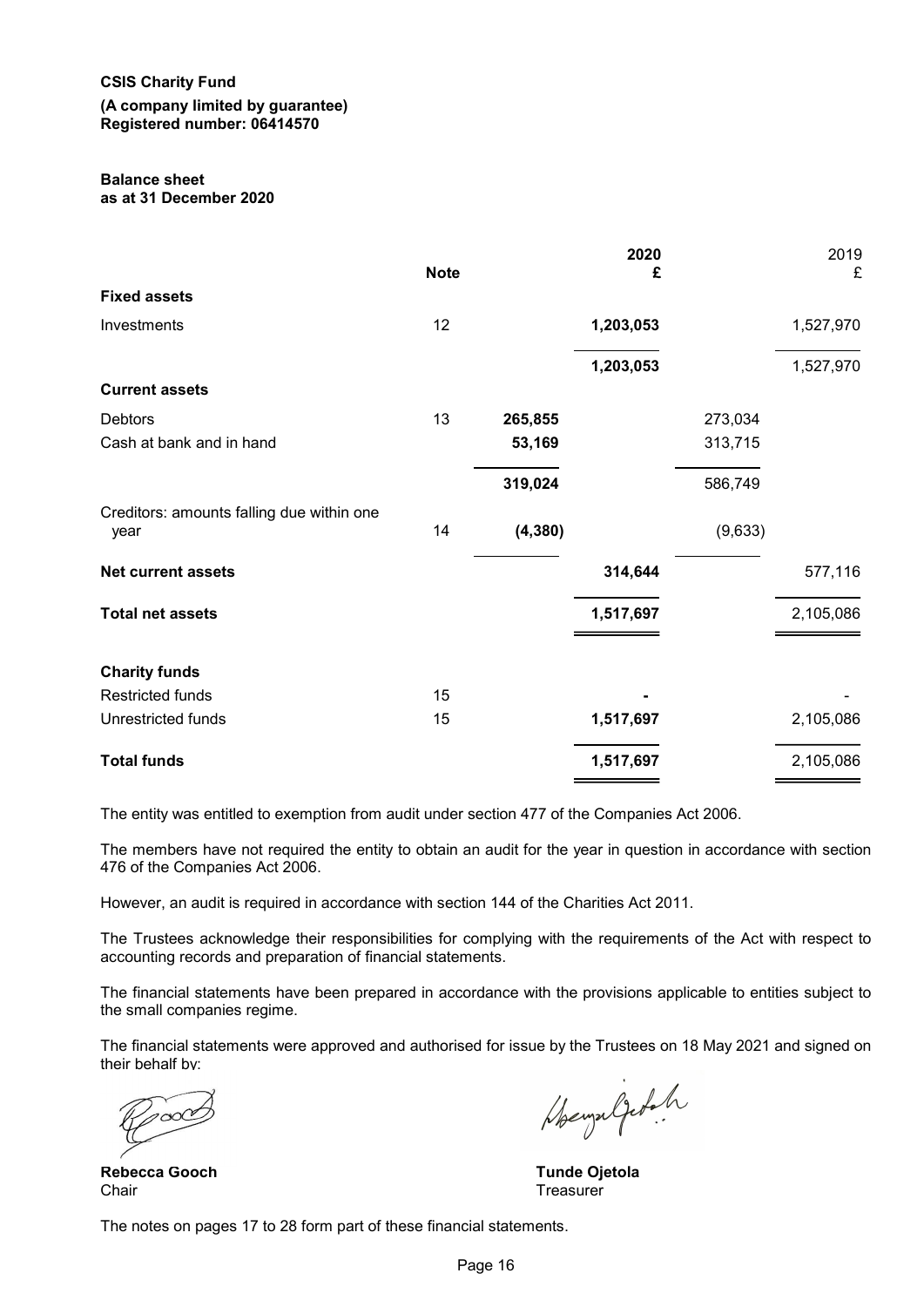## 1. General information

CSIS Charity Fund is a charity, limited by guarantee, domiciled in England and Wales, with the registration number 06414570. The registered office is 7 Colman House, King Street, Maidstone, Kent, ME14 1DD.

### 2. Accounting policies

### 2.1 Basis of preparation of financial statements

The financial statements have been prepared in accordance with the Charities SORP (FRS 102) - Accounting and Reporting by Charities: Statement of Recommended Practice applicable to charities preparing their accounts in accordance with the Financial Reporting Standard applicable in the UK and Republic of Ireland (FRS 102) (effective 1 January 2019), the Financial Reporting Standard applicable in the UK and Republic of Ireland (FRS 102) and the Companies Act 2006.

CSIS Charity Fund meets the definition of a public benefit entity under FRS 102. Assets and liabilities are initially recognised at historical cost or transaction value unless otherwise stated in the relevant accounting policy.

The charity's functional currency is Pounds Sterling.

The charity's financial statements are presented to the nearest Pound.

## 2.2 Company status

The charity is a company limited by guarantee. The members of the company are the Trustees named on page 1, together with seven members comprising six former Trustees and The Civil Service Insurance Society. In the event of the charity being wound up, the liability in respect of the guarantee is limited to £1 per member of the charity.

## 2.3 Fund accounting

General funds are unrestricted funds which are available for use at the discretion of the Trustees in furtherance of the general objectives of the charity and which have not been designated for other purposes.

Investment income, gains and losses are allocated to the appropriate fund.

#### 2.4 Income

All income is recognised once the charity has entitlement to the income, it is probable that the income will be received and the amount of income receivable can be measured reliably.

Donated services or facilities are recognised when the charity has control over the item, any conditions associated with the donated item have been met, the receipt of economic benefit form the use of the charity of the item is probable and that economic benefit can be measured reliably.

On receipt, donated professional services and facilities are recognised on the basis of the value of the gift to the charity which is the amount it would have been willing to pay to obtain services or facilities of equivalent economic benefit on the open market; a corresponding amount is then recognised in expenditure in the period of receipt.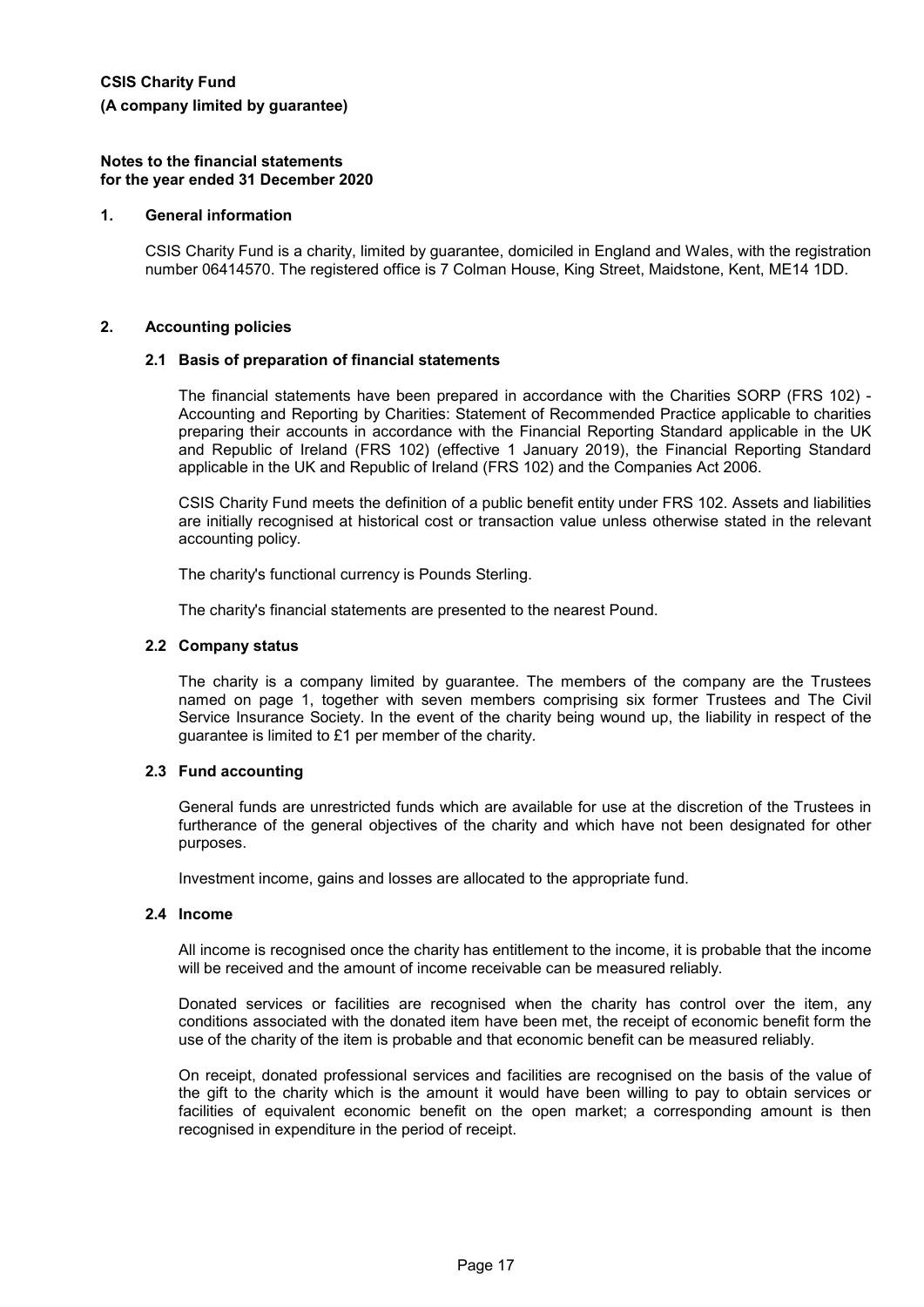#### 2. Accounting policies (continued)

#### 2.5 Expenditure

Expenditure is recognised once there is a legal or constructive obligation to transfer economic benefit to a third party, it is probable that a transfer of economic benefits will be required in settlement and the amount of the obligation can be measured reliably.

All expenditure is accounted for on an accruals basis. All expenses including support costs and governance costs are allocated to the applicable expenditure headings.

Support costs are those costs incurred directly in support of expenditure on the objects of the charity.

Charitable activities costs are costs incurred on the charity's educational operations, including support costs of the charity apportioned to charitable activities.

Grants payable are charged in the year when the offer is mae except in those cases where the offer is conditional, such grants being recognised as expenditure when the conditions attaching are fulfilled. Grants offered subject to conditions which have not been met at the year end are noted as a commitment but not accrued as expenditure.

### 2.6 Going concern

The charity's main source of income is the receipt of a donation from The Civil Service Insurance Society.

In order to meet its day to day working capital requirements the charity is dependent upon this donation, the nature of which are primarily awarded on an annual basis and the significant reserves the charity has accumulated.

While the impact of the COVID-19 pandemic has been assessed by the trustees so far as reasonably possible, due to its unprecedented impact on the wider economy, it is difficult to evaluate with any certainty the potential outcomes on the charities activities, its members and suppliers. However, taking into consideration the UK Government's response, its range of measures to support businesses and the charity's own reserves and planning, the trustees have reasonable expectation that the charity will continue its activities for the foreseeable future. Accordingly, they continue to adopt a going concern basis in preparing the financial statements.

#### 2.7 Investments

Fixed asset investments are a form of financial instrument and are initially recognised at their transaction cost and subsequently measured at fair value at the Balance sheet date, unless the value cannot be measured reliably in which case it is measured at cost less impairment. Investment gains and losses, whether realised or unrealised, are combined and presented as 'Gains/(Losses) on investments' in the Statement of financial activities incorporating income and expenditure account.

## 2.8 Interest receivable

Interest on funds held on deposit is included when receivable and the amount can be measured reliably by the charity; this is normally upon notification of the interest paid or payable by the Bank.

#### 2.9 Debtors

Trade and other debtors are recognised at the settlement amount after any trade discount offered. Prepayments are valued at the amount prepaid net of any trade discounts due.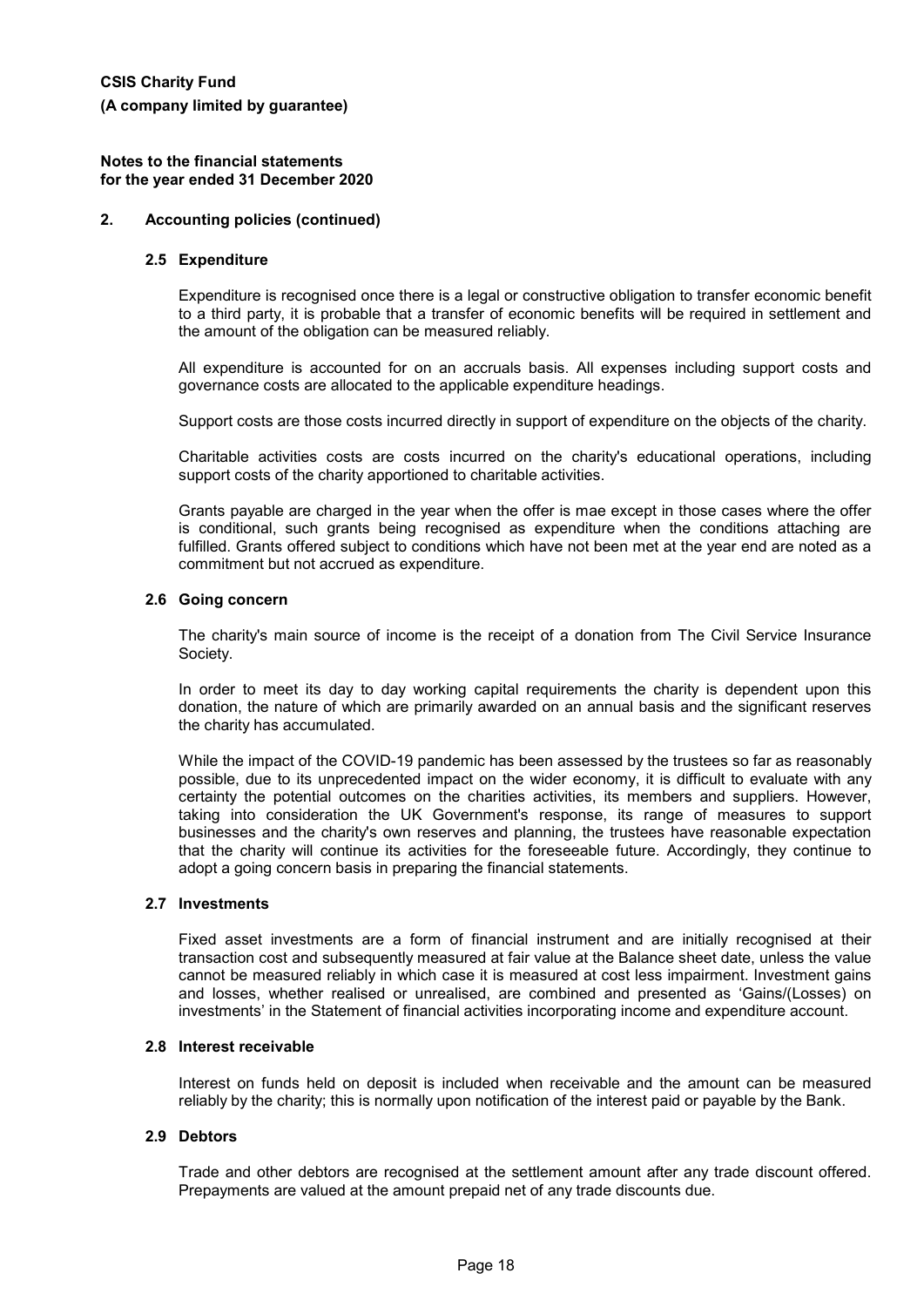# 2. Accounting policies (continued)

#### 2.10 Cash at bank and in hand

Cash at bank and in hand includes cash and short-term highly liquid investments with a short maturity of three months or less from the date of acquisition or opening of the deposit or similar account.

#### 2.11 Creditors and provisions

Creditors and provisions are recognised where the charity has a present obligation resulting from a past event that will probably result in the transfer of funds to a third party and the amount due to settle the obligation can be measured or estimated reliably. Creditors and provisions are normally recognised at their settlement amount after allowing for any trade discounts due.

#### 2.12 Financial instruments

The charity only has financial assets and financial liabilities of a kind that qualify as basic financial instruments. Basic financial instruments are initially recognised at transaction value and subsequently measured at their settlement value with the exception of bank loans which are subsequently measured at amortised cost using the effective interest method.

# 2.13 Taxation

The charity is considered to pass the tests set out in Paragraph 1 Schedule 6 of the Finance Act 2010 and therefore it meets the definition of a charitable company for UK corporation tax purposes. Accordingly, the charity is potentially exempt from taxation in respect of income or capital gains received within categories covered by Chapter 3 Part 11 of the Corporation Tax Act 2010 or Section 256 of the Taxation of Chargeable Gains Act 1992, to the extent that such income or gains are applied exclusively to charitable purposes.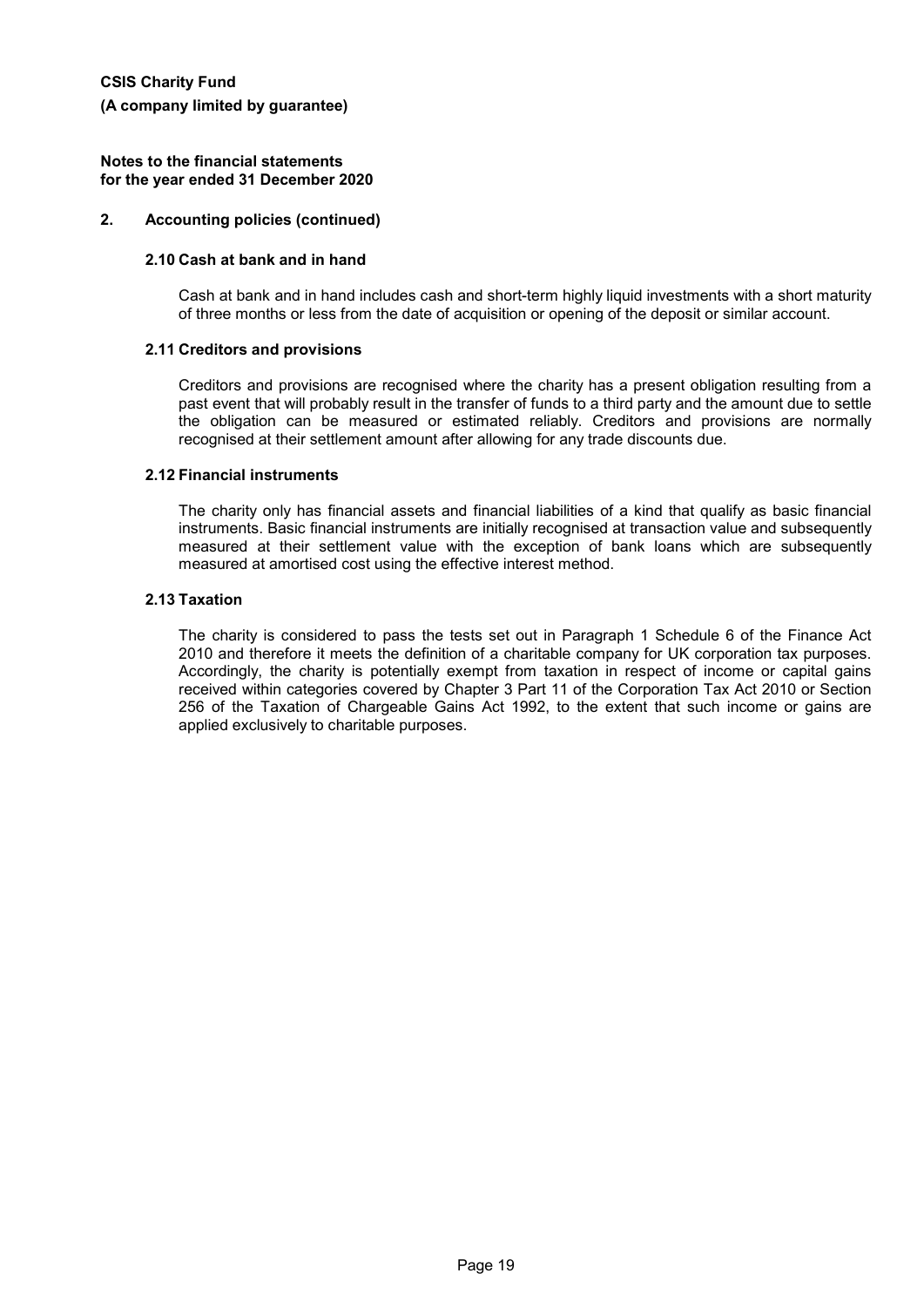# 3. Income from donations and legacies

|                                                    | <b>Unrestricted</b><br>funds<br>2020<br>£ | Total<br>funds<br>2020<br>£ | Total<br>funds<br>2019<br>£ |
|----------------------------------------------------|-------------------------------------------|-----------------------------|-----------------------------|
| Donations from The Civil Service Insurance Society | 257,051                                   | 257,051                     | 520,000                     |
| Donated services                                   | 12,377                                    | 12,377                      |                             |
| Other donations                                    | 350                                       | 350                         |                             |
| <b>Total donations and legacies</b>                | 269,778                                   | 269,778                     | 520,000                     |
| <b>Total 2019</b>                                  | 520,000                                   | 520,000                     |                             |

# 4. Investment income

|                   | <b>Unrestricted</b><br>funds<br>2020<br>£ | <b>Total</b><br>funds<br>2020<br>£ | Total<br>funds<br>2019<br>£ |
|-------------------|-------------------------------------------|------------------------------------|-----------------------------|
| Investment income | 41,986                                    | 41,986                             | 55,455                      |
| <b>Total 2019</b> | 55,455                                    | 55,455                             |                             |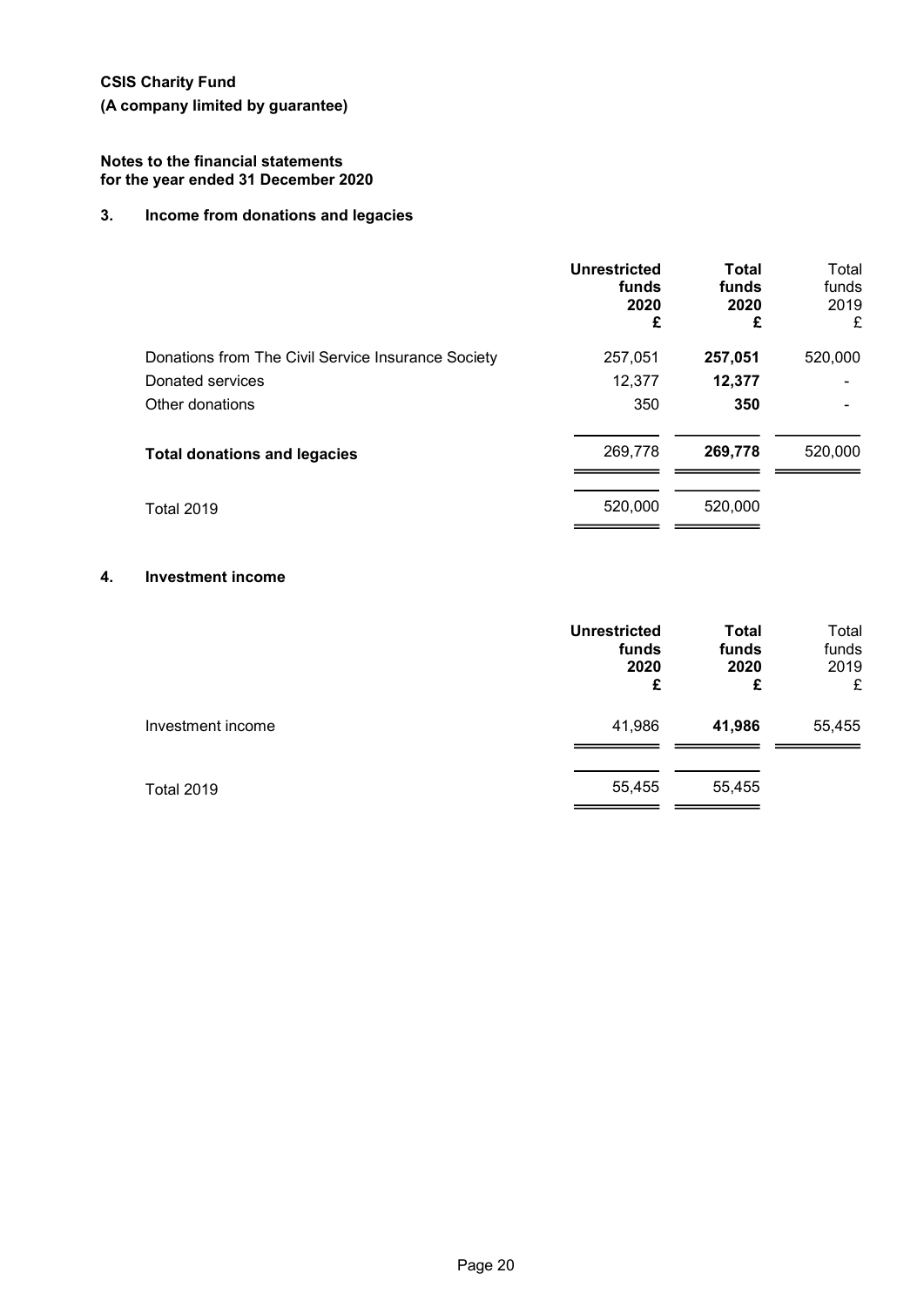# 5. Grants paid to other charities in 2020 and approved for payment in 2021

|                                                                                                                   | Paid out<br>in 2020<br>£ | Approved In<br><b>March 2021</b><br>£ |
|-------------------------------------------------------------------------------------------------------------------|--------------------------|---------------------------------------|
|                                                                                                                   |                          |                                       |
| The Charity for Civil Servants<br>Contribution to welfare grants to serving and retired civil servants<br>in need | 200,000                  | 150,000                               |
| <b>Civil Service Retirement Fellowship (CSRF)</b>                                                                 |                          |                                       |
| Support for the development of befriending services to combat                                                     | 16,000                   | 5,000                                 |
| loneliness                                                                                                        |                          |                                       |
| <b>BT Benevolent Fund</b>                                                                                         |                          |                                       |
| Support for welfare payments to BT pensioners and current and<br>ex-employees                                     | 60,000                   | 40,000                                |
| Post office Orphans Benevolent Institution                                                                        |                          |                                       |
| Support for University Bursaries and the "Rising Stars" scheme<br><b>Rowland Hill Fund</b>                        | 25,000                   | 20,000                                |
| For welfare grants for Royal mail and Post Office employees and<br>pensioners                                     | 50,000                   | 40,000                                |
| <b>MOD Family Activity Breaks (FAB) Project</b>                                                                   |                          |                                       |
| Scheme to provide activity holidays for bereaved service families                                                 | 30,000                   |                                       |
| <b>Civil Service Sports Council</b>                                                                               |                          |                                       |
| Grants to help disabled and disadvantaged sportsmen and women                                                     | 3,000                    | 2,000                                 |
| <b>HASSRA</b>                                                                                                     |                          |                                       |
| Grants to help disabled and disadvantaged sportsmen and women                                                     | 2,000                    |                                       |
| NI Prison Service Central Benevolent Fund                                                                         |                          |                                       |
| Support for social events for widows and a wet room in their                                                      |                          |                                       |
| holiday bungalow                                                                                                  | 10,000                   |                                       |
| <b>Railway Benefit Fund</b>                                                                                       |                          |                                       |
| Support for welfare grants for serving and retired railway workers<br>in need.                                    | 30,000                   | 20,000                                |
| <b>NHS Retirement Fellowship</b>                                                                                  |                          |                                       |
| Support for welfare grants and the development of a range of<br>future services                                   | 15,000                   | 2,000                                 |
| <b>Education Support Partnership</b>                                                                              |                          |                                       |
| Support for welfare grants for lectures, teachers and teaching<br>assistants                                      | 25,000                   | 20,000                                |
| <b>Cavell Nurses' Trust</b>                                                                                       |                          |                                       |
| Support for nurses, midwives and healthcare assistants in                                                         |                          |                                       |
| hardship and need                                                                                                 | 30,000                   | 25,000                                |
| The Ambulance Services Charity                                                                                    |                          |                                       |
| Welfare support for members of the ambulance services and                                                         | 20,000                   | 10,000                                |
| their families                                                                                                    |                          |                                       |
| <b>Social Workers Benevolent Fund</b>                                                                             |                          |                                       |
| Welfare support for social workers and their families<br><b>The Care Workers Charity</b>                          | 20,000                   | 18,000                                |
| Welfare support for care workers and their families                                                               | 25,000                   | 25,000                                |
|                                                                                                                   |                          |                                       |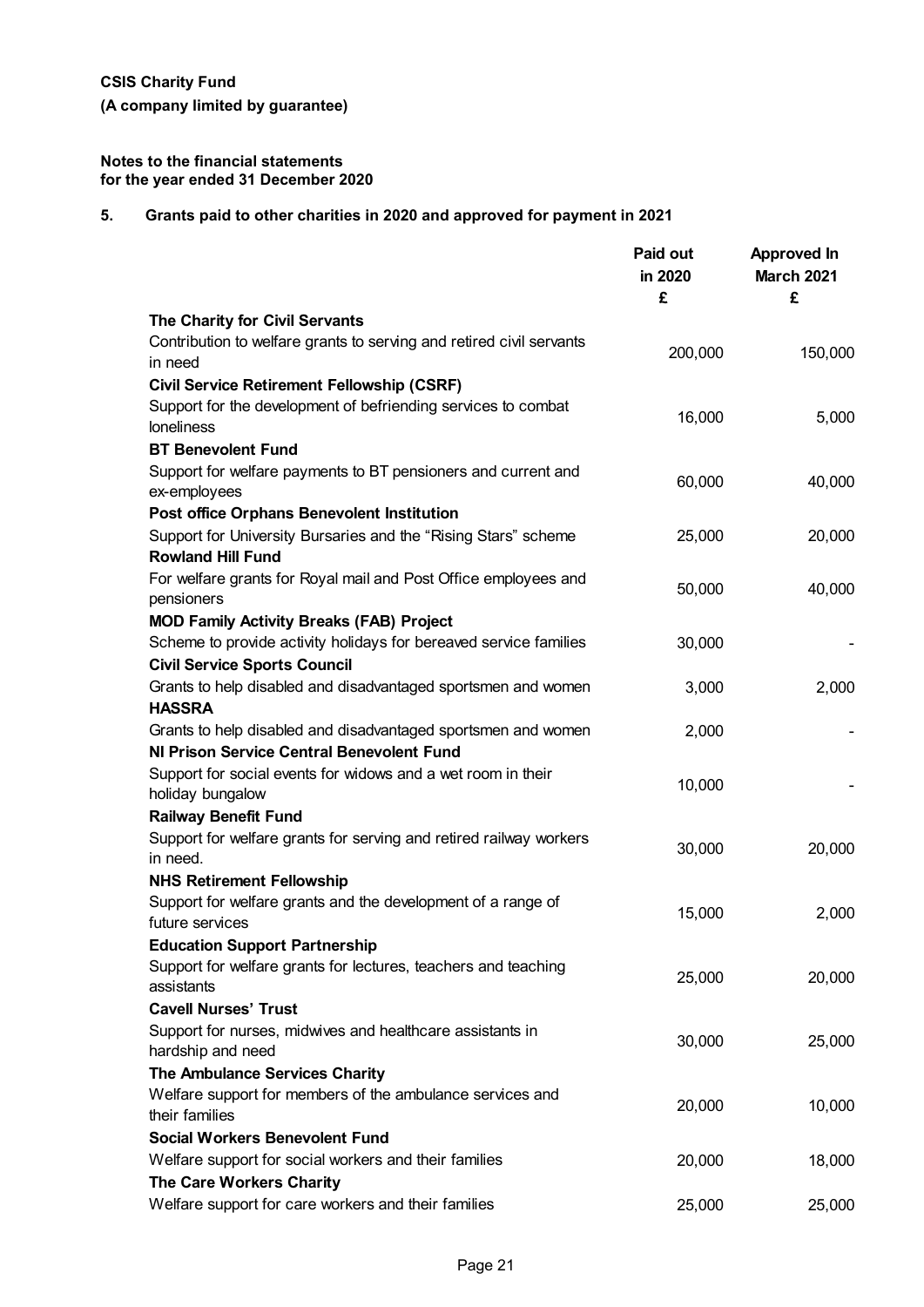|                                                                                                           | Paid out<br>in 2020<br>£ | <b>Approved In</b><br><b>March 2021</b><br>£ |
|-----------------------------------------------------------------------------------------------------------|--------------------------|----------------------------------------------|
| <b>Fire Fighters Charity</b>                                                                              |                          |                                              |
| Support for the charity's "Living Well" groups for retired fire and<br>rescue workers                     | 10,000                   | 5,000                                        |
| <b>Police Treatment Centres</b>                                                                           |                          |                                              |
| To help expand the Psychological Wellbeing programme for<br>emergency workers                             | 10,000                   | 8,000                                        |
| National Association of Probation Officers (The Edridge<br>Fund)                                          |                          |                                              |
| Contribution to welfare grants                                                                            | 10,000                   | 5,000                                        |
| <b>National Federation of Occupational Pensioner NFOP</b>                                                 |                          |                                              |
| Contribution to welfare fund                                                                              | 5,000                    | 5,000                                        |
| <b>Public and Commercial Services Union (PCS)</b>                                                         |                          |                                              |
| Contribution to the union's Benevolent fund                                                               | 10,000                   | 5,000                                        |
| <b>Prison Officers Association Welfare Fund</b>                                                           |                          |                                              |
| Support for stress helpline, welfare grants and rehabilitation of<br>injured officers<br><b>UNISON</b>    | 20,000                   | 10,000                                       |
| Contribution to the union's Benevolent fund                                                               |                          |                                              |
|                                                                                                           | 10,000                   | 5,000                                        |
| <b>Canterbury Oast Trust</b><br>Support for a new Skills Academy for adults with learning<br>difficulties | 15,000                   |                                              |
| <b>Relatives and Residents Association</b>                                                                |                          |                                              |
| Support for a guidance for care workers on the importance of                                              |                          |                                              |
| diagnosing and treating hearing problems in care settings and on<br>handling medication.                  | 15,000                   | 12,000                                       |
| <b>Association of Air Ambulance Trusts</b>                                                                |                          |                                              |
| Establish and update the patient information and enquiry line                                             | 10,000                   | 10,000                                       |
| Lucy Air Ambulance for Children                                                                           |                          |                                              |
| Fixed Wing Ambulance Service for Children                                                                 | 10,000                   | 5,000                                        |
| <b>Carers UK</b>                                                                                          |                          |                                              |
| Support for provision of advice to carers                                                                 | 10,000                   |                                              |
| <b>Prison Service Trust Belfast</b>                                                                       |                          |                                              |
| Support for ex Prison Officers in NI                                                                      | 10,000                   |                                              |
| <b>Carers Network</b>                                                                                     |                          |                                              |
| Support for Volunteer Development<br><b>Hospice UK</b>                                                    | 5,000                    |                                              |
| Funding to help develop "Compassionate Neighbour" schemes in<br>more hospices                             | 25,000                   | 25,000                                       |
| <b>Total Grants to other charities</b>                                                                    | 736,000                  | 472,000                                      |
| Provision for additional grants during 2021                                                               |                          | 45,000                                       |
| Total budget for grants to other charities                                                                | 736,000                  | 517,000                                      |
| Page 22                                                                                                   |                          |                                              |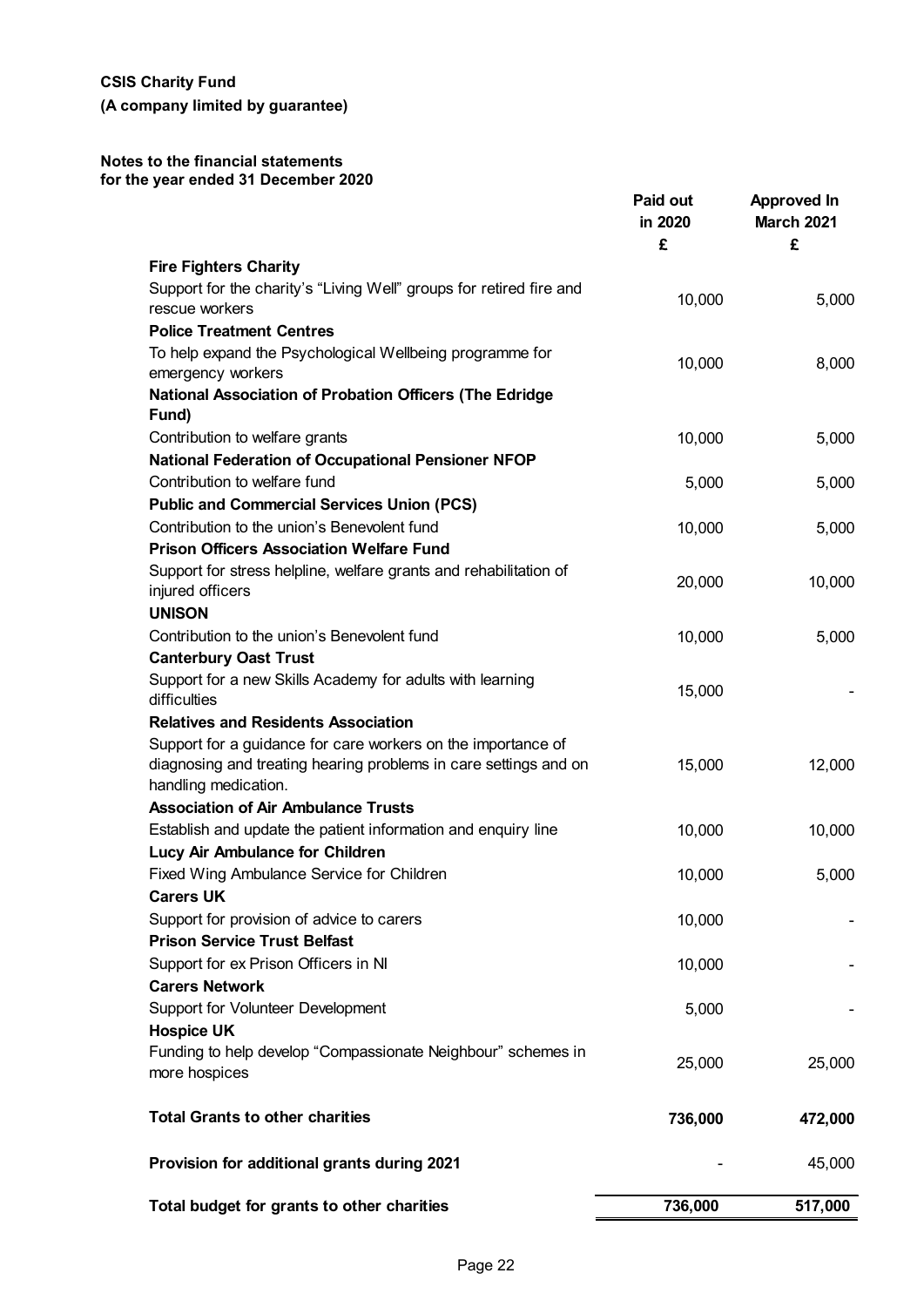# 6. Analysis of grants

|                           | <b>Grants to</b>    | <b>Grants to</b>   | Total   | Total   |
|---------------------------|---------------------|--------------------|---------|---------|
|                           | <b>Institutions</b> | <b>Individuals</b> | funds   | funds   |
|                           | 2020                | 2020               | 2020    | 2019    |
|                           | £                   | £                  | £       | £       |
| Grants to individuals     | 736,000             | 18,786             | 18,786  | 22,565  |
| Grants to other charities |                     |                    | 736,000 | 798,500 |
|                           | 736,000             | 18,786             | 754,786 | 821,065 |
| <b>Total 2019</b>         | 798,500             | 22,565             | 821,065 |         |

# 7. Analysis of expenditure on charitable activities

# Summary by fund type

| <b>Unrestricted</b><br>funds<br>2020<br>£ | <b>Total</b><br>funds<br>2020<br>£ | Total<br>funds<br>2019<br>£ |
|-------------------------------------------|------------------------------------|-----------------------------|
| 20,009                                    | 20,009                             | 23,879                      |
| 759,227                                   | 759,227                            | 823,454                     |
| 779,236                                   | 779,236                            | 847,333                     |
| 847,333                                   | 847,333                            |                             |
|                                           |                                    |                             |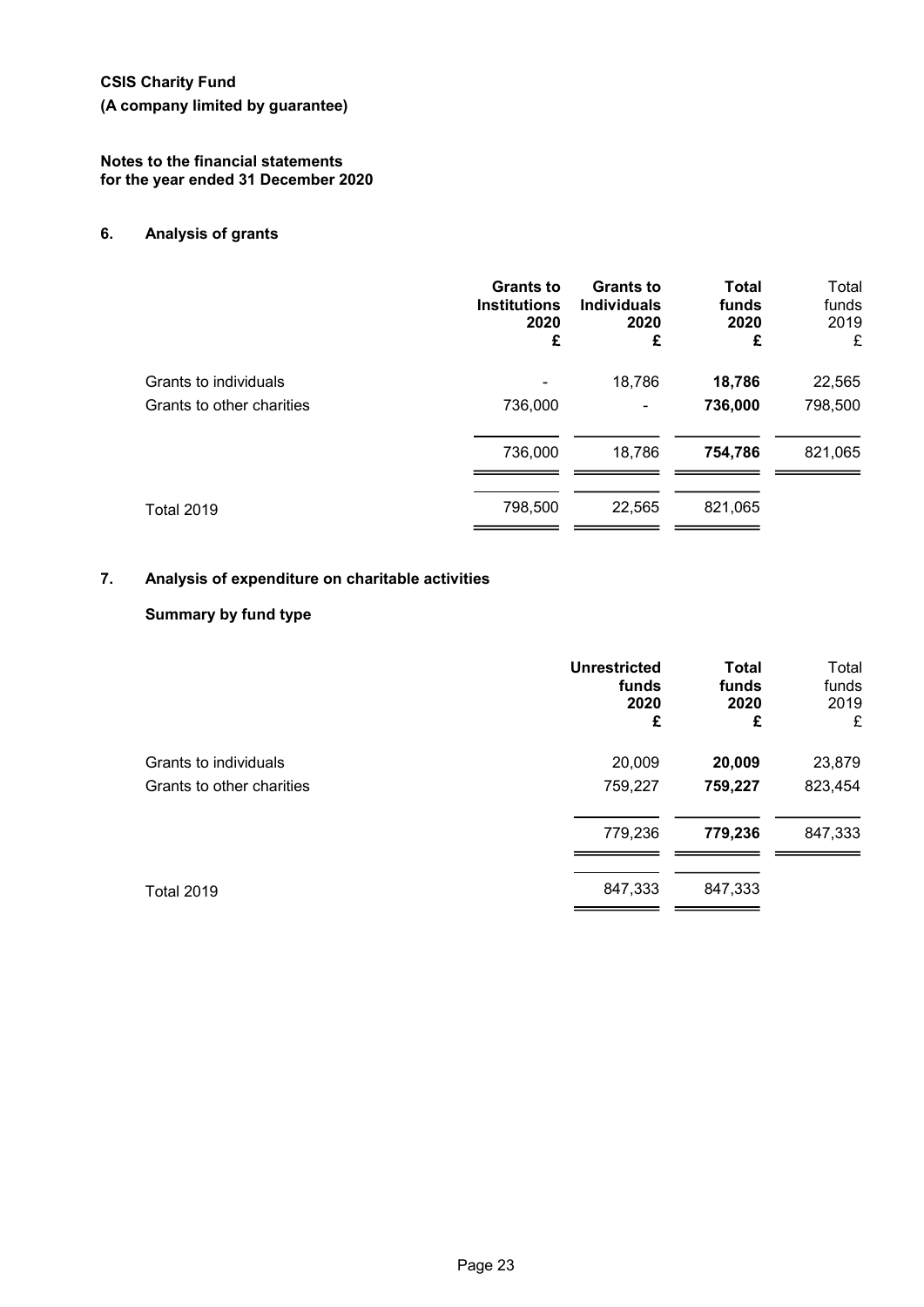# 8. Support costs

|                        | <b>Grants to</b><br>individuals<br>2020<br>£ | <b>Grants to</b><br>other<br>charities<br>2020<br>£ | <b>Total</b><br>funds<br>2020<br>£ | Total<br>funds<br>2019<br>£ |
|------------------------|----------------------------------------------|-----------------------------------------------------|------------------------------------|-----------------------------|
| Auditors' remuneration | 187                                          | 3,563                                               | 3,750                              | 3,691                       |
| Accountancy            | 35                                           | 638                                                 | 673                                | 600                         |
| Insurance              | 118                                          | 2,246                                               | 2,364                              | 2,193                       |
| Office expenses        | 264                                          | 5,022                                               | 5,286                              | 19,786                      |
| Recharged staff costs  | 619                                          | 11,758                                              | 12,377                             |                             |
|                        | 1,223                                        | 23,227                                              | 24,450                             | 26,270                      |
| <b>Total 2019</b>      | 1,314                                        | 24,956                                              | 26,270                             |                             |

# 9. Analysis of expenditure by activities

|                           | Grant<br>funding of<br>activities<br>2020<br>£ | <b>Support</b><br>costs<br>2020<br>£ | Total<br>funds<br>2020<br>£ | Total<br>funds<br>2019<br>£ |
|---------------------------|------------------------------------------------|--------------------------------------|-----------------------------|-----------------------------|
| Grants to individuals     | 18,786                                         | 1,223                                | 20,009                      | 23,879                      |
| Grants to other charities | 736,000                                        | 23,227                               | 759,227                     | 823,454                     |
|                           | 754,786                                        | 24,450                               | 779,236                     | 847,333                     |
| <b>Total 2019</b>         | 821,065                                        | 26,268                               | 847,333                     |                             |

# 10. Auditors' remuneration

|                                                                                         | 2020  | 2019  |
|-----------------------------------------------------------------------------------------|-------|-------|
| Fees payable to the charity's auditor for the audit of the charity's annual<br>accounts | 3.750 | 3.690 |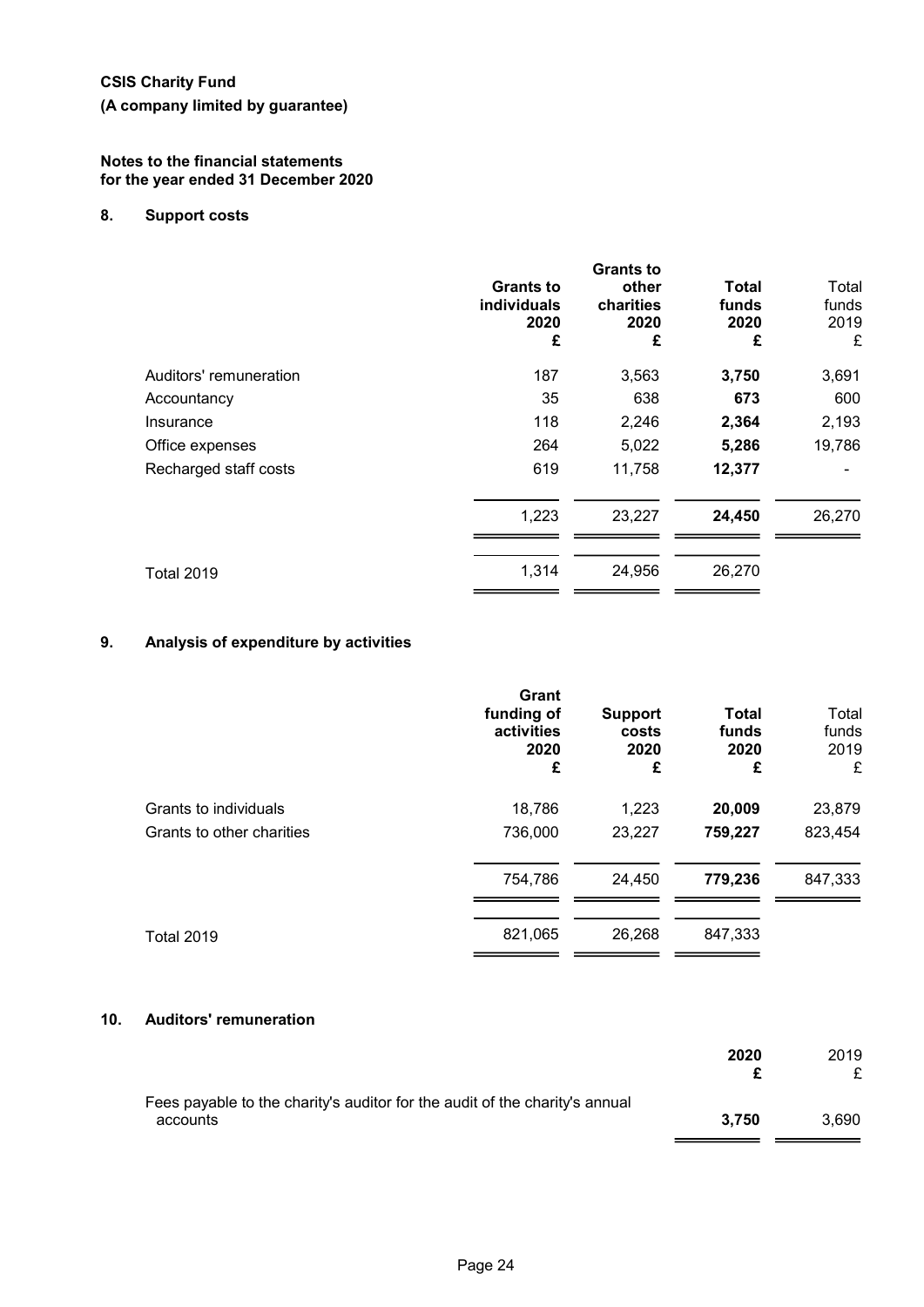### 11. Trustees' remuneration and expenses

During the year, no Trustees (who are also defined as the Key Management Personnel of the charity) received any remuneration or other benefits (2019 - £NIL).

During the year ended 31 December 2020, expenses totaling £1,272 were reimbursed or paid directly to 6 Trustees (2019 - £6,119 to 8 Trustees).

### 12. Fixed asset investments

|                                       |           | <b>Listed</b><br>investments<br>£ |
|---------------------------------------|-----------|-----------------------------------|
| <b>Cost or valuation</b>              |           |                                   |
| At 1 January 2020                     |           | 1,527,970                         |
| Disposals                             |           | (205,000)                         |
| <b>Revaluations</b>                   |           | (119, 917)                        |
| At 31 December 2020                   |           | 1,203,053                         |
| Net book value                        |           |                                   |
| At 31 December 2020                   |           | 1,203,053                         |
| At 31 December 2019                   |           | 1,527,970                         |
| Investments at market value comprise: |           |                                   |
| Fixed asset investments               | 1,203,053 | 1,527,970                         |
|                                       | 1,203,053 | 1,527,970                         |
|                                       |           |                                   |

All fixed asset investments are held in the UK.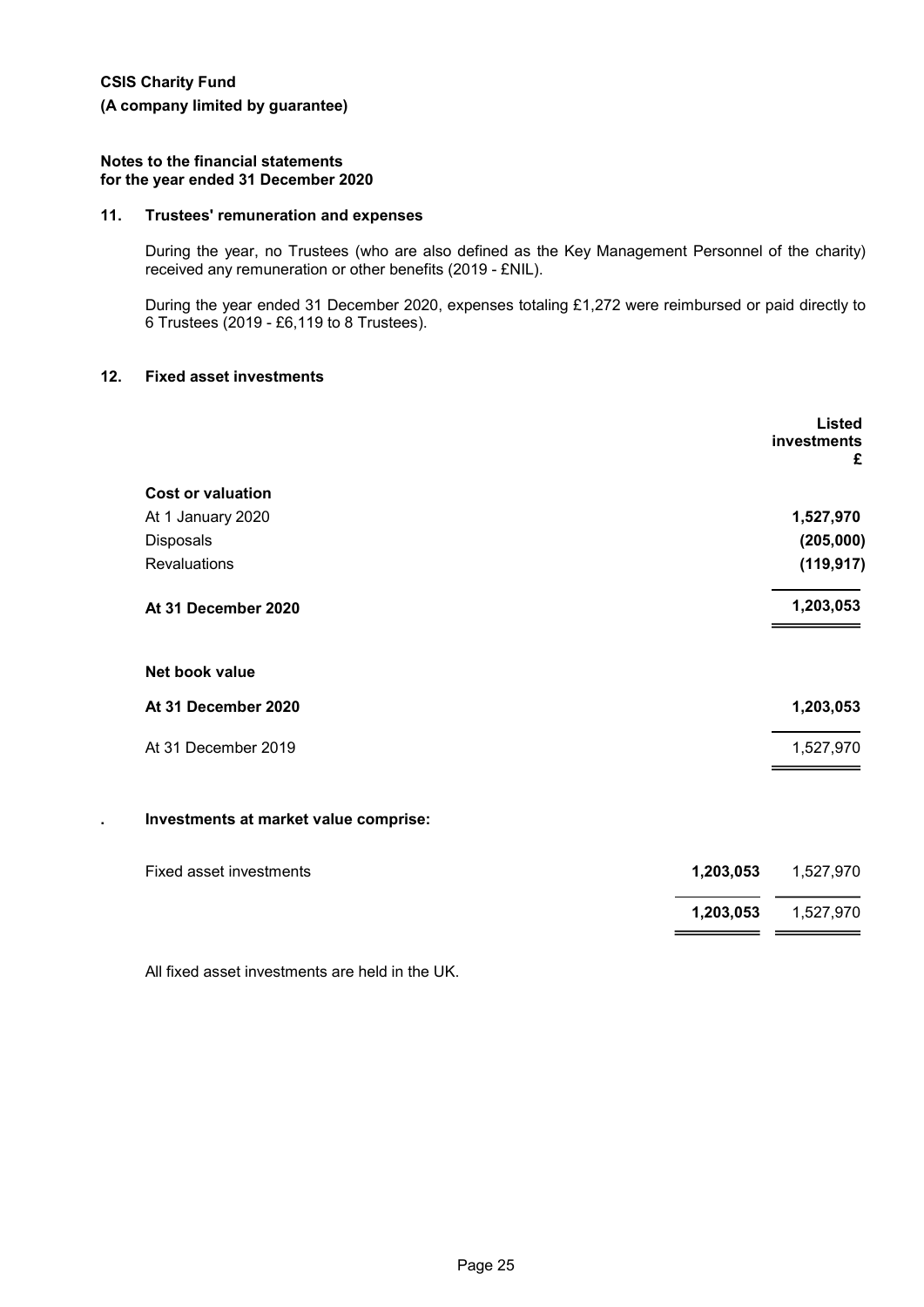# 13. Debtors

|                                | 2020<br>£ | 2019<br>£ |
|--------------------------------|-----------|-----------|
| Due within one year            |           |           |
| Prepayments and accrued income | 265,855   | 273,034   |
|                                | 265,855   | 273,034   |
|                                |           |           |

# 14. Creditors: Amounts falling due within one year

|                              | 2020<br>£      | 2019<br>£ |
|------------------------------|----------------|-----------|
| Accruals and deferred income | 4,380          | 4,500     |
| Grants accrued - individual  | $\blacksquare$ | 5,133     |
|                              | 4,380          | 9,633     |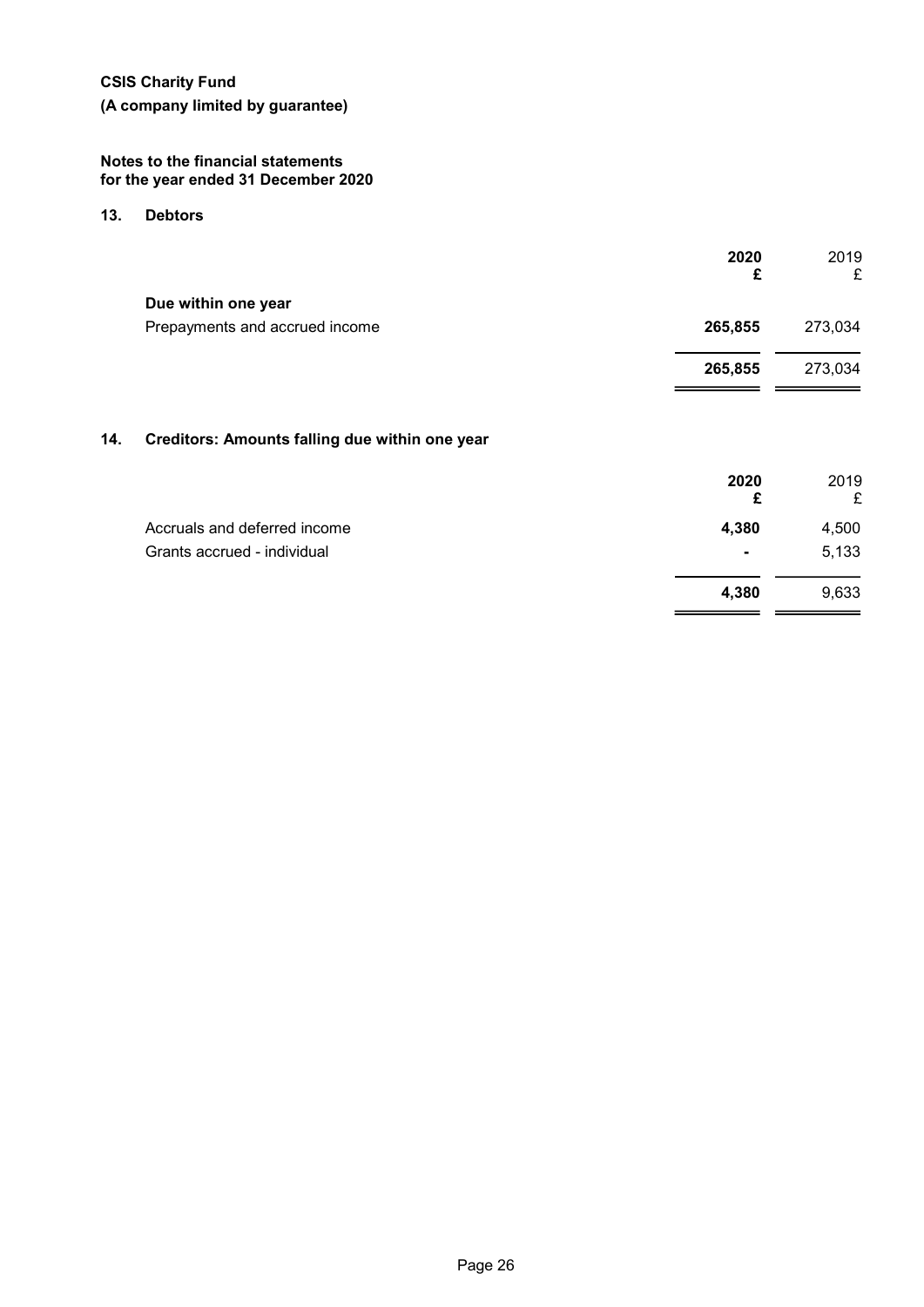(A company limited by guarantee)

## Notes to the financial statements for the year ended 31 December 2020

# 15. Statement of funds

# Statement of funds - current year

|                           | <b>Balance at 1</b>  |         |                           | <b>Balance at</b>  |                              |  |
|---------------------------|----------------------|---------|---------------------------|--------------------|------------------------------|--|
|                           | January<br>2020<br>£ | £       | <b>Income Expenditure</b> | Gains/<br>(Losses) | <b>December</b><br>2020<br>£ |  |
| <b>Unrestricted funds</b> |                      |         |                           |                    |                              |  |
| General funds             | 2,105,086            | 311,764 | (779, 236)                | (119, 917)         | 1,517,697                    |  |

# Statement of funds - prior year

|                           | Balance at        |         |             |                    | Balance at<br>31 |
|---------------------------|-------------------|---------|-------------|--------------------|------------------|
|                           | 1 January<br>2019 | Income  | Expenditure | Gains/<br>(Losses) | December<br>2019 |
|                           | £                 | £       | £           |                    | £                |
| <b>Unrestricted funds</b> |                   |         |             |                    |                  |
| <b>General Funds</b>      | 2,211,224         | 575,455 | (847, 333)  | 165,740            | 2,105,086        |

# 16. Summary of funds

# Summary of funds - current year

|               | <b>Balance at 1</b><br>January<br>2020 |                    |                    |                              | <b>Balance at</b><br>31 |
|---------------|----------------------------------------|--------------------|--------------------|------------------------------|-------------------------|
|               |                                        | Income Expenditure | Gains/<br>(Losses) | <b>December</b><br>2020<br>£ |                         |
| General funds | 2,105,086                              | 311.764            | (779, 236)         | (119, 917)                   | 1,517,697               |

# Summary of funds - prior year

|               | Balance at        |         |             |                    | Balance at<br>31      |
|---------------|-------------------|---------|-------------|--------------------|-----------------------|
|               | 1 January<br>2019 | Income  | Expenditure | Gains/<br>(Losses) | December<br>2019<br>£ |
| General funds | 2,211,224         | 575.455 | (847, 333)  | 165,740            | 2,105,086             |